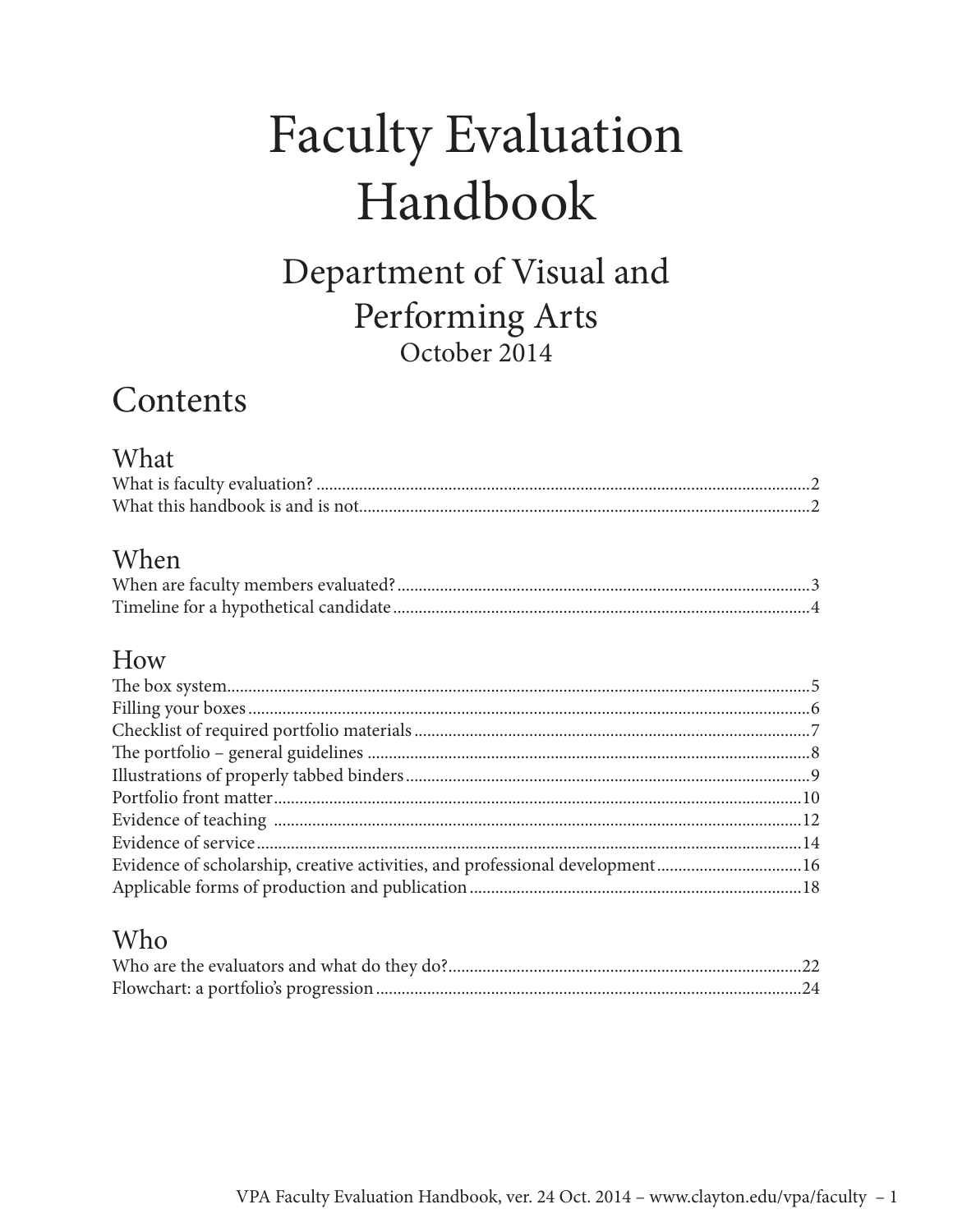## What is Faculty Evaluation?

Faculty evaluation measures three elements indicative of professional excellence.



- Instruction of students
- Planning, development, and evaluation of programs, courses, and materials



- Committee and other service to the university community
- • Service to other communities



- **Publications**
- Performances and creative activities
- Professional development
- • Other professional activities

These elements are evaluated by means of a faculty portfolio, assembled by the faculty member at a designated time in a designated way and submitted to the department chair and (as appropriate) to review committees composed of elected faculty members.

## What is this Handbook?

In February 2014 the Department of Visual and Performing Arts adopted a set of policies that distinguishes our faculty evaluation process from those of other departments. This handbook summarizes these policies and offers guidance for completing some of the required portfolio materials. In addition, pages 18-21 present the acceptable forms of production and publication mandated by the new policies.

Although we have worked hard to reflect the department's consensus about the proper interpretation of the new policies, note that this handbook does not *set* policy. Review committees are not bound by the interpretations presented here, and in cases of real or perceived conflicts between the handbook and the documents listed below, the latter take precedence. In addition, note that the handbook does not include everything in the new policies, which are set forth in the "VPA P&T Departmental Guidelines" and the CSU *Faculty Handbook*. Candidates should study the first document in full and the relevant sections of the second.

- The VPA guidelines can be found here: www.clayton.edu/vpa/faculty
- The Faculty Handbook can be found here: www.clayton.edu/provost/Faculty



For VPA faculty, this handbook *does* supersede the "Overview of the Faculty Evaluation Process," a document available on the college's web site, which is keyed to older policies.

Much of the "Overview" is still accurate, and this handbook borrows liberally from it. However, VPA faculty should be aware that some information in the "Overview" is now out of date.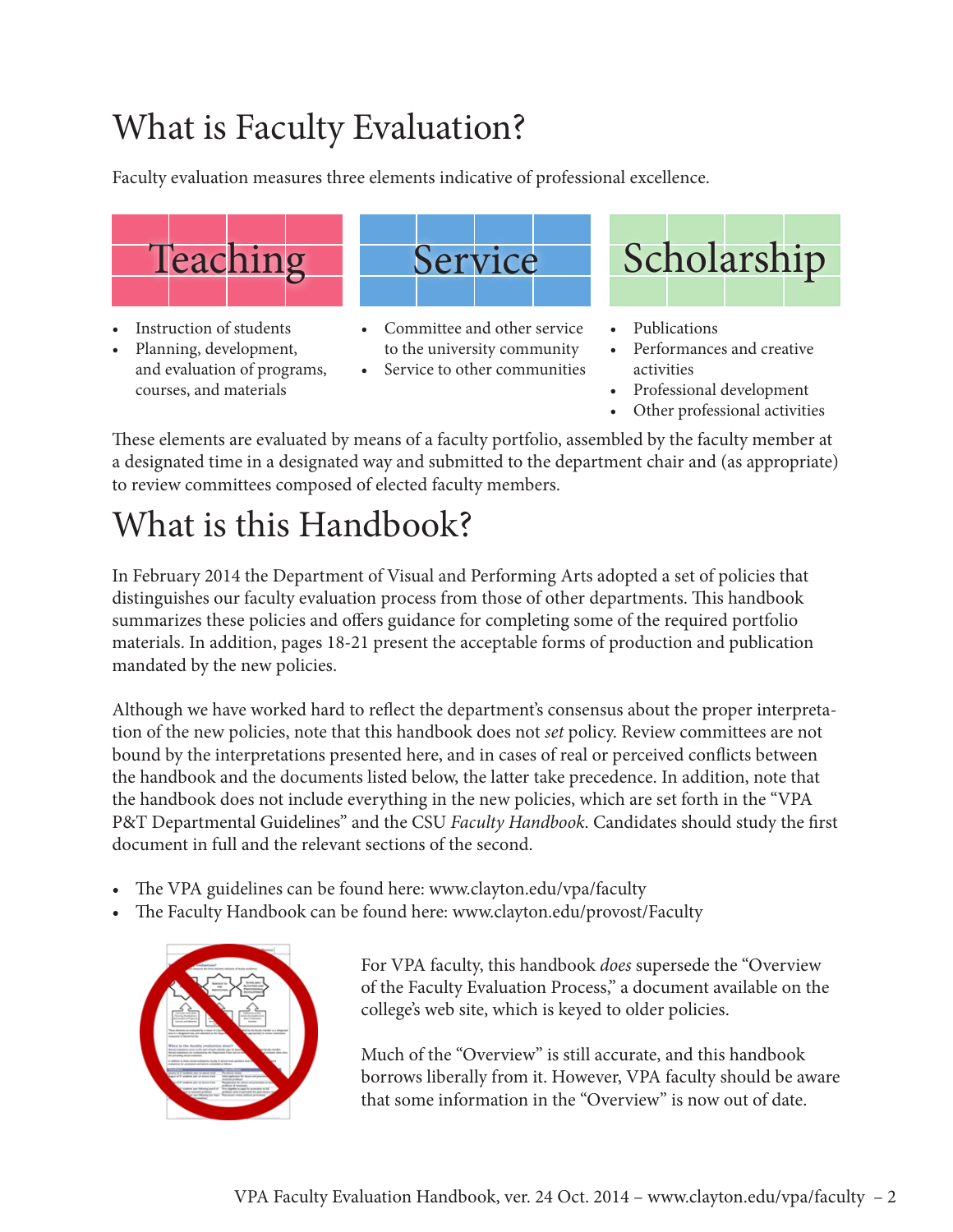## When are Faculty Members Evaluated?

At Clayton State, faculty evaluation takes two forms. Each follows a different timeline.

### **Annual evaluations**

The department chair conducts annual evaluations for every full-time faculty member. These occur in January and are based on a portfolio of activities completed during the previous calendar year.

In their first year, therefore, faculty members hired in August will be reviewed based on a single semester's work.

### **Cumulative performance evaluations, incl. tenure and promotion**

In addition to these annual evaluations, faculty members in tenure-track and tenured positions have cumulative performance evaluations. The portfolio submitted for these evaluations resembles the one for annual evaluations, but it covers several academic years (e.g. August 2020 - July 2024) rather than a single calendar year.

Faculty members hired in the middle of the academic year (i.e. not in August) may elect to count their first, partial year as a full year for the purposes of promotion and tenure. Candidates should consult with their mentors and the department chair before doing so, since this allows less time to demonstrate and document excellence in teaching, service, and scholarship.

The schedule for reviews is summarized in the table below. A hypothetical candidate's timeline is presented on the following page.

| <b>Type of Review</b>                                                                                                                             | <b>Portfolio Submission Date</b>                                                          |  |  |
|---------------------------------------------------------------------------------------------------------------------------------------------------|-------------------------------------------------------------------------------------------|--|--|
| Mandatory pre-tenure review                                                                                                                       | January of 3rd academic year on tenure track                                              |  |  |
| First opportunity to apply for tenure and pro-<br>motion to associate professor                                                                   | August of 5th academic year on tenure track                                               |  |  |
| Mandatory application (or, if necessary, re-<br>application) for tenure and promotion to asso-<br>ciate professor                                 | August of 6th academic year on tenure track                                               |  |  |
| First eligibility to apply for promotion to full<br>professor (If exercised, this application also<br>qualifies as the first post-tenure review.) | August of 5th academic year following award<br>of tenure/promotion to associate professor |  |  |
| Mandatory post-tenure review (without pro-<br>motion)                                                                                             | January of 5th academic year following last<br>major review (including tenure/promotion)  |  |  |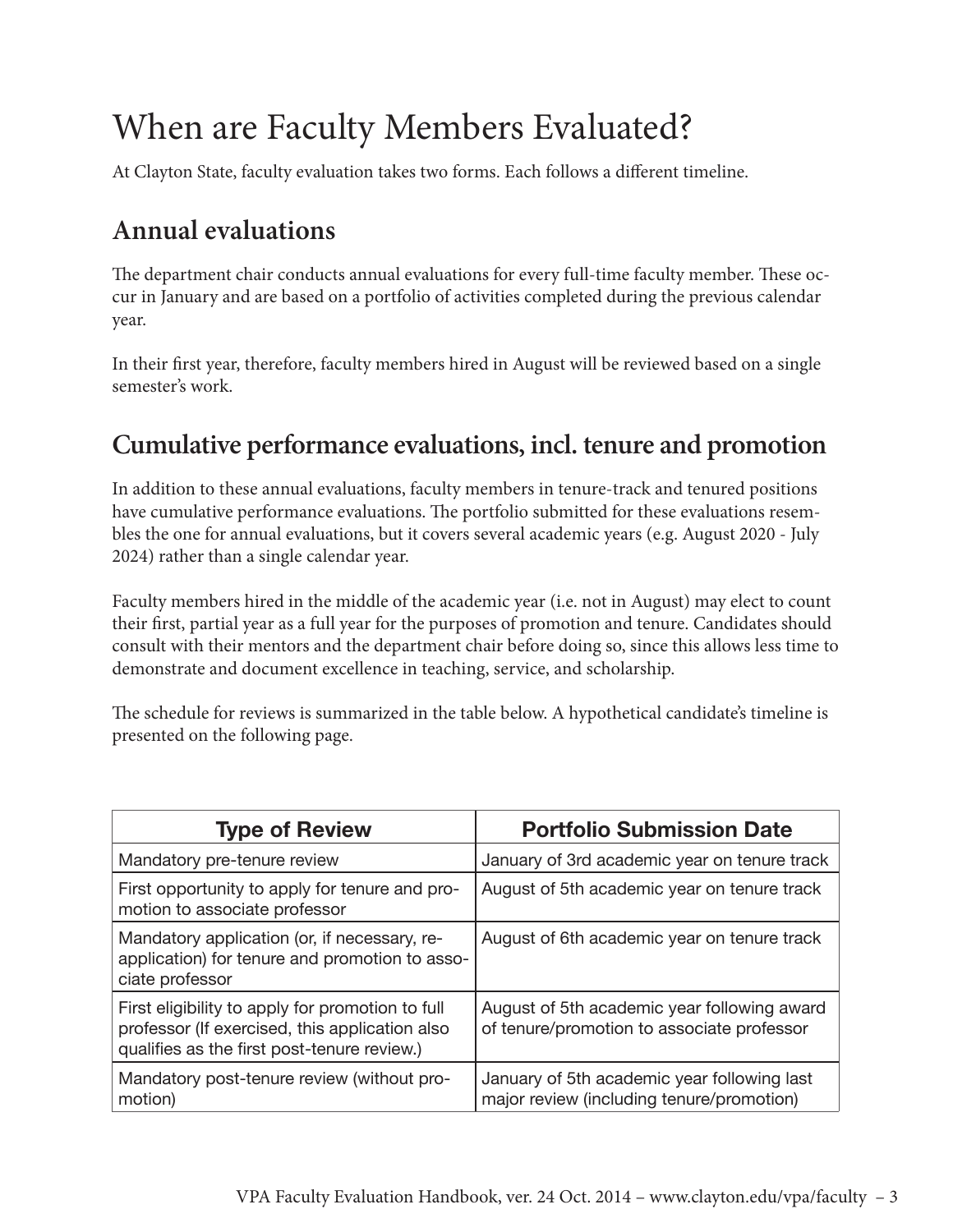## Timeline for a Hypothetical Candidate

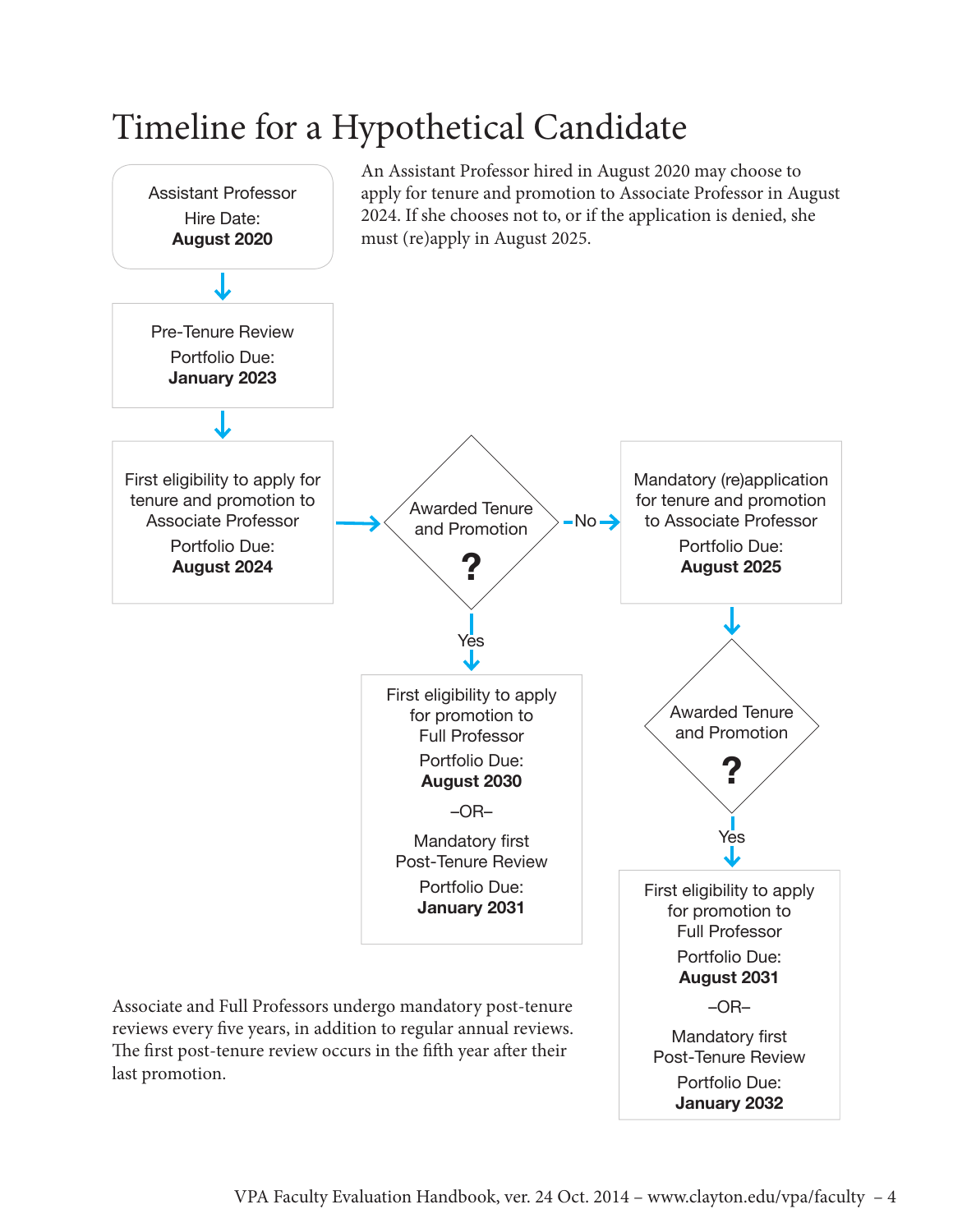## The Box System

Within each set of boxes, the four **columns** represent four areas (i.e. four kinds of activities) within the category. Each **row** represents a potential level of achievement. Filled-in boxes represent documented achievements in that area.

The boxes below represent the achievements of a hypothetical candidate for tenure and promotion to Associate Professor.

Exceeds Expectations Exemplary Performance **Teaching** Meets Expectations

As shown above, this candidate "meets expectations" in all four areas of the Teaching category. In addition, she "exceeds expectations" in the first area.

**Service**



As shown above, this candidate "meets expectations" in all four areas of the Service category. In addition, she "exceeds expectations" in the third area.

## **Scholarship**

|               | Meets Expectations           |  |  |
|---------------|------------------------------|--|--|
| eas<br>$1n -$ | <b>Exceeds Expectations</b>  |  |  |
| lists         | <b>Exemplary Performance</b> |  |  |

As shown above, this candidate "meets expectations" in all four areas of the Scholarship category.

**In sum**, the candidate has earned 5 total boxes in Teaching, 5 total boxes in Service, and 4 total boxes in Scholarship. She therefore meets the "any permutation of 5-4-5" requirement for tenure and promotion to Associate Professor.

As summarized on page 2, faculty at Clayton State University are evaluated based on their performance in three aspects of their job: Teaching, Service, and Scholarship.

Within each category, candidates must document their achievements in four separate areas. As shown on the right, these requirements can visualized as a series of boxes.

The VPA Promotion and Tenure guidelines use this **box system** to clarify expectations. The achievements required for promotion and tenure are as follows.

To be granted tenure and promoted to **Associate Professor**, candidates must achieve any permutation of **5-4-5** boxes in Teaching, Service, and Scholarship.

To be promoted to **Full Professor**, candidates must achieve any permutation of **6-4-6** boxes in Teaching, Service, and Scholarship.

To pass **Post-Tenure Review**, candidates must achieve any permutation of **4-5-4** boxes in Teaching, Service, and Scholarship.

The following page lists the are that candidates are required to clude in their columns. It also the available options for filling the "Open Area" columns.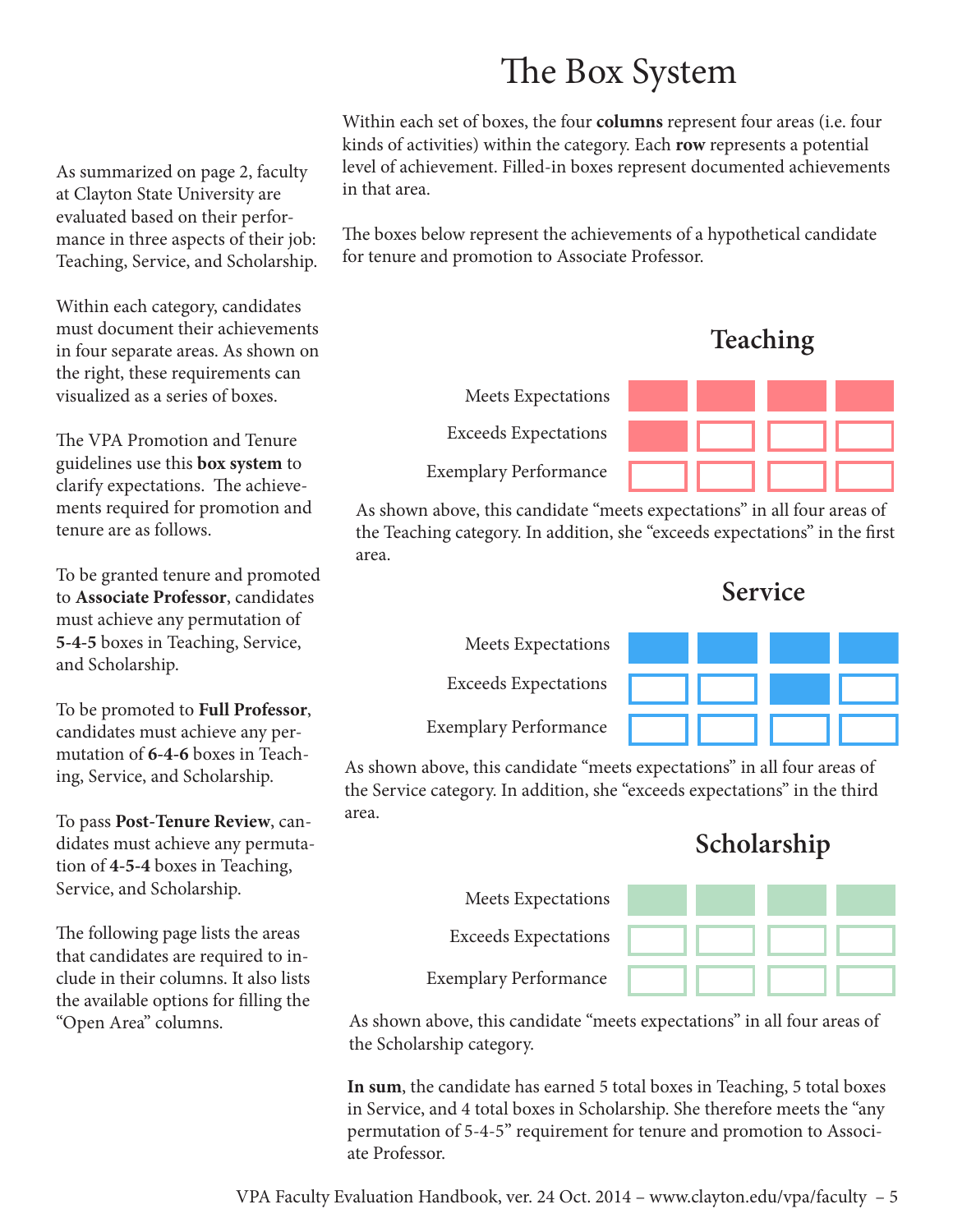

# Committee service Open area Open area Open area **Service**

#### **Required Areas**

- • Student evaluations
- Peer or mentor evaluations

#### **Open Areas: Choose Any Two**

- • Course development
- Noteworthy applications of technology
- Curriculum development
- Direction of individual student research or internships
- Participation in cross-disciplinary programs
- Special recognitions for teaching accomplishments
- Guest lectures
- Implementation of programs in K-12 schools
- Other teaching activities (requires department chair pre-approval)

#### **Required Area**

• Committee service

#### **Open Areas: Choose Any Three**

- • Advisement of students
- Mentoring of full-time faculty and/or part-time faculty
- • Recruitment
- • Assessment
- Program development
- Contributions to student organizations and/or campus activities
- Administration of minor, major, department, school, or university programs
- Management of department, school, or university-wide budgets
- Contributions to accreditation programs
- • Contributions to community activities and organizations related to one's discipline
- Other institutional service (requires department chair pre-approval)

#### **Required Areas**

- Publication/Artistic Performance and/or Creation
- Professional Development

#### **Open Areas: Choose Any Two**

- Membership and/or service in professional societies
- • Current professional licenses or certifications
- Development of professional applications of technology
- Receipt of competitively awarded grants, fellowships, or contracts
- Development of new grant proposals, contracts, or fellowship applications
- **Research activities**
- • Presentations before learned societies, etc.
- Consulting
- Honors and awards for research, scholarship, or creative activities
- Other professional development (requires chair pre-approval)

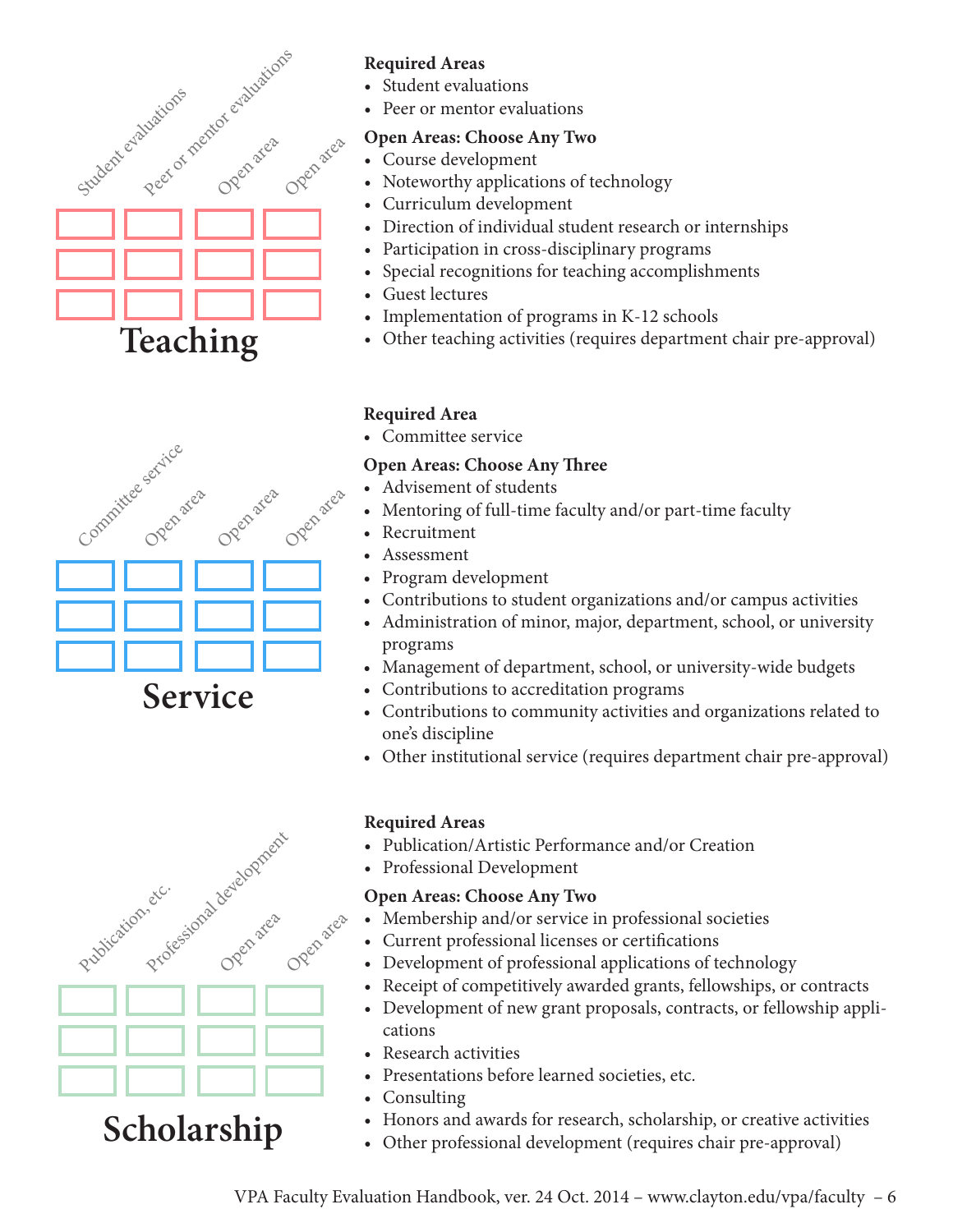## Checklist: Required Portfolio Materials

Portfolios must include all of the items listed below. These items should be presented **in the listed order**, with tabbed and labeled dividers separating sections and sub-sections.

Options for the open areas are listed on page 6. Details about required levels of achievement and appropriate evidence are included on pages 12-21.

### **Front Matter**

- $\square$  Cover Letter/Essay
- $\square$  Summary of Professional Activity
- $\Box$  Curriculum Vitae
- $\square$  Annual Faculty Evaluation Summary Forms (in reverse chronological order)
- $\Box$  Grade Distributions (in reverse chronological order, table + graph for each semester)

### **Teaching Evidentiary Materials**

- $\square$  Student Evaluations (in reverse chronological order)
- $\Box$  Peer or Mentor Evaluations
- o Open Area 1: \_\_\_\_\_\_\_\_\_\_\_\_\_\_\_
- o Open Area 2: \_\_\_\_\_\_\_\_\_\_\_\_\_\_\_

### **Service Evidentiary Materials**

 $\Box$  Committee Service

- o Open Area 1: \_\_\_\_\_\_\_\_\_\_\_\_\_\_\_
- o Open Area 2: \_\_\_\_\_\_\_\_\_\_\_\_\_\_\_
- o Open Area 3: \_\_\_\_\_\_\_\_\_\_\_\_\_\_\_

### **Scholarship Evidentiary Materials**

- $\square$  Publication, Artistic Performance, and/or Creation (See pages 18-21 for lists of applicable work.)
- $\square$  Professional Development
- o Open Area 1: \_\_\_\_\_\_\_\_\_\_\_\_\_\_\_
- o Open Area 2: \_\_\_\_\_\_\_\_\_\_\_\_\_\_\_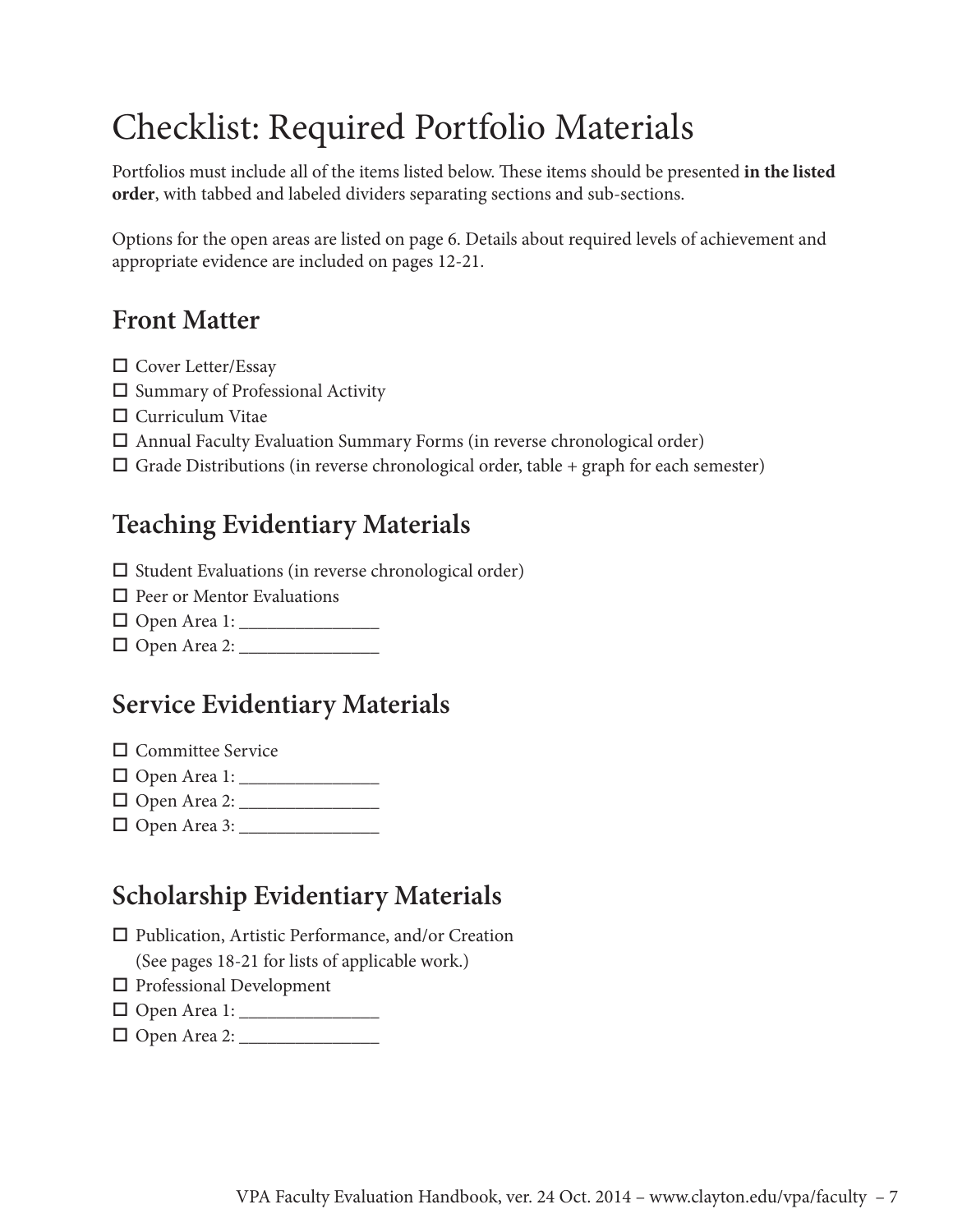## The Portfolio - General Guidelines

### **How important is the binder size limit and the proper use of tabs?**

Really, really important.

Faculty portfolios for promotion, tenure, and post-tenure review must fit into a standard 3 1/2" binder and must use divider tabs to render all materials easily accessible. Specifically,

- Colored dividers should separate the three major categories (Teaching, Service, Scholarship)
- Clearly labeled tabs should separate areas within each category
- When necessary for clarity, labeled tabs should separate items within particular areas

### **How should evidentiary materials be selected?**

Candidates are strongly encouraged to avoid excessive or redundant documentation. For example, it is not necessary to include every single student email, every "thank you" for participating in a campus event, every syllabus for every course taught in the past five years, etc. Instead, the ideal document is a single page that illustrates the depth and scope of the candidate's achievements in that area. Remember that the intent of the documentation is to support the credit requested, and not to drown the evaluators in paper. For examples of appropriate evidence in particular areas, see pages 12-17.

*Excessive documentation is unnecessary and may be counterproductive.*

### **Can the same activity be used in more than one area?**

In most cases, no. Credit for any single activity will be awarded in one area only. Candidates should avoid the appearance of "double-dipping," i.e. claiming credit for the same work within multiple areas. Exceptions do exist, but only when the work involves clearly distinguishable activities. For example, participation in the Online Academy includes two distinct activities: course development, which may be applied in Teaching, and more generalized training, which may be applied in Professional Development. On the other hand, the single course developed in the Online Academy could not be claimed in both Course Development and Applications of Technology to Teaching. Candidates must choose one or the other.

### **How should evidentiary materials be organized for evaluation?**

When preparing your materials, remember to make it easy to locate the evidence for those areas in which you are requesting credit, and that the evidence is clear, concise, and has an unambiguous connection to the claimed evaluation area.

*Portfolios that are not appropriately organized risk not being evaluated.*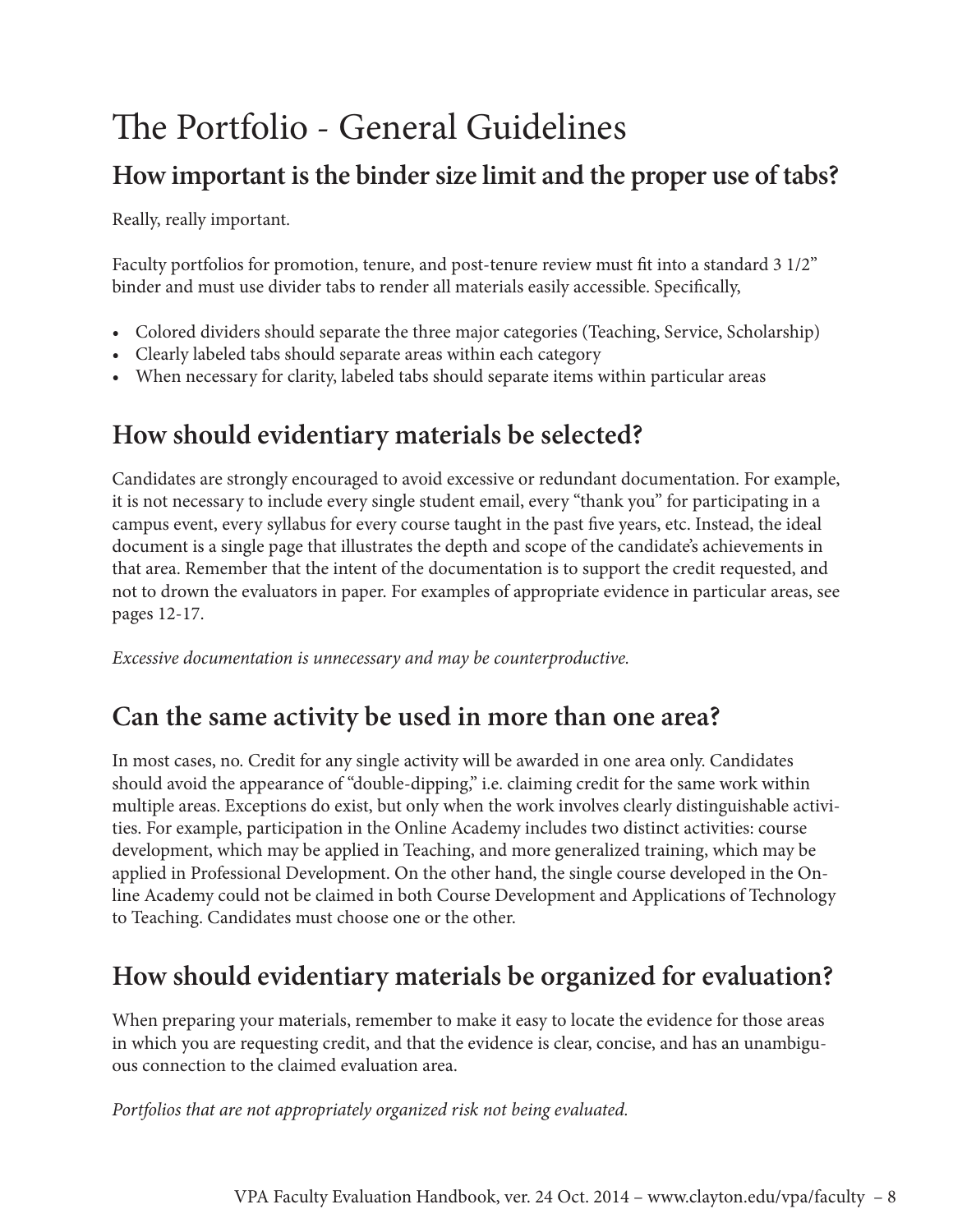## The Importance of Tabbing, continued

[Photo illustrations of properly tabbed binders]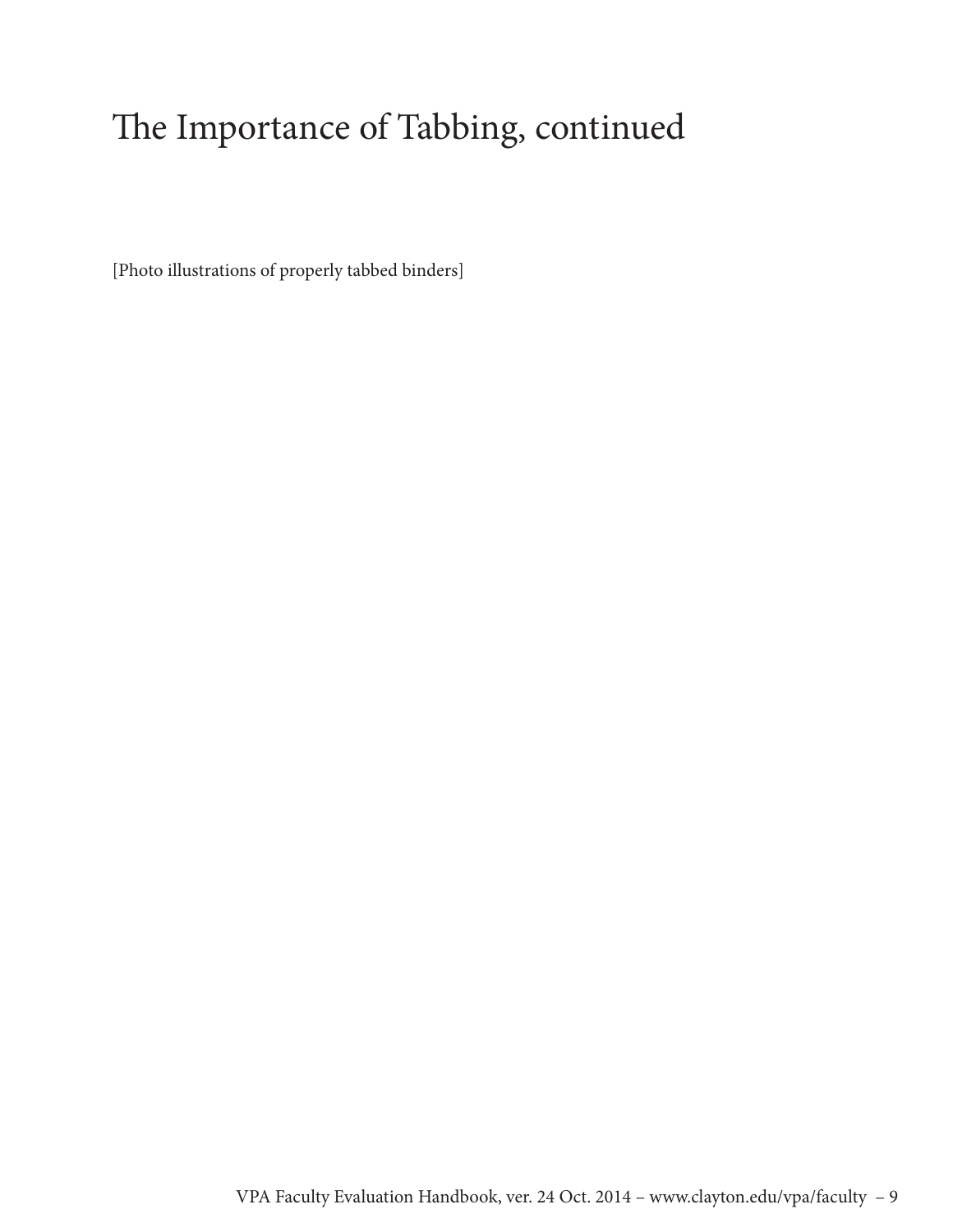## Portfolio Front Matter

### **Cover Letter/Essay**

Evaluation portfolios begin with a cover letter/essay that describes the candidate's accomplishments during the period under review in the three categories of Teaching, Service, and Scholarship. Cover letters should introduce all documentation included in the portfolio and explain its relevance to the evaluation process. For promotion and tenure reviews, cover letters often run more than ten pages.

Like the portfolio itself, the cover letter should follow the order presented in the checklist on page 7. It should be divided into sections with headings and subheadings corresponding to the areas as listed on page 6, and it should make specific reference to the evidence found in the main body of the portfolio. The letter also should make specific reference to the tab under which that evidence can be found. For example,

COMMITTEE SERVICE

#### *VPA Curriculum Committee*

During my service from 2020-2022, the committee reviewed eleven new course proposals as well as a proposal to modify concentrations within the CMS program. We approved the concentrations and seven of the courses with minor changes. We returned the remaining course proposals to their authors with detailed recommendations for revision; two were revised, re-submitted, and passed the following year. Under **Service > Committees > VPA Curriculum**, I have included a letter from the chair detailing our duties along with a copy of one course proposal that includes my edits and comments in the margins.

### **"Summary of Professional Activities" and Digital Measures**

All tenured and tenure-track faculty are required to maintain an up-to-date profile on the Digital Measures (DM) web site. This site fulfills an important reporting function: each year administrators use it to compile comprehensive lists of faculty accomplishments. To ensure that their accomplishments are visible to upper administrators, candidates therefore should keep their Digital Measures profiles up to date.

Digital Measures also promises an additional benefit: it can automatically generate the "Summary of Professional Activities" form (SPA), a required part of both annual evaluations and cumulative performance reviews. Unfortunately, DM's report-generator is imperfect, particularly for faculty members who do not produce traditional scholarly publications (e.g. performers and creative artists).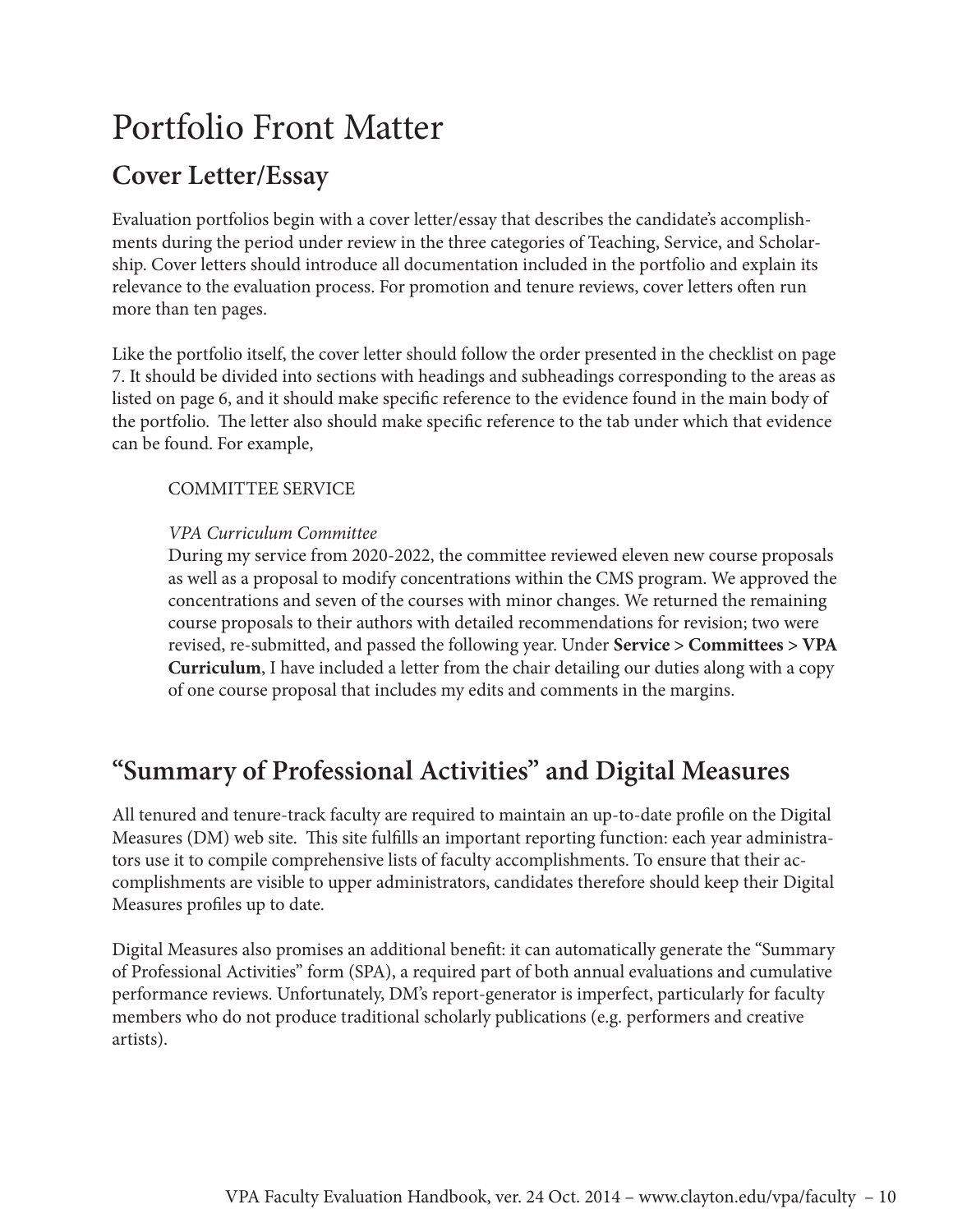## Portfolio Front Matter, continued

These facts form the backdrop for the following recommendations.

- 1. Use the support services offered by the Center for Instructional Development (www.clayton.edu/cid) to learn and use DM.
- 2. Keep your DM profile up to date, particularly for scholarship and creative activities.
- 3. Use DM to generate a draft of the SPA that will be included in your application portfolio.
- 4. Carefully check this draft to ensure that all activities are located in the appropriate areas and that none are missing. Amend and edit the document as necessary.
- 5. Be aware that some members of review committees spend more time with the SPA than with the cover letter. *Your SPA must include all items for which credit is claimed.*

### **Curriculum Vitae**

The curriculum vitae (CV) must list all degrees earned, including year, discipline of degree, and institution. For degrees that include a capstone product or achievement (e.g. a dissertation, concerts, opera roles), include the title(s). The CV does not need to list institutional service activities, though candidates might choose to include noteworthy service, e.g. chairing the Faculty Senate.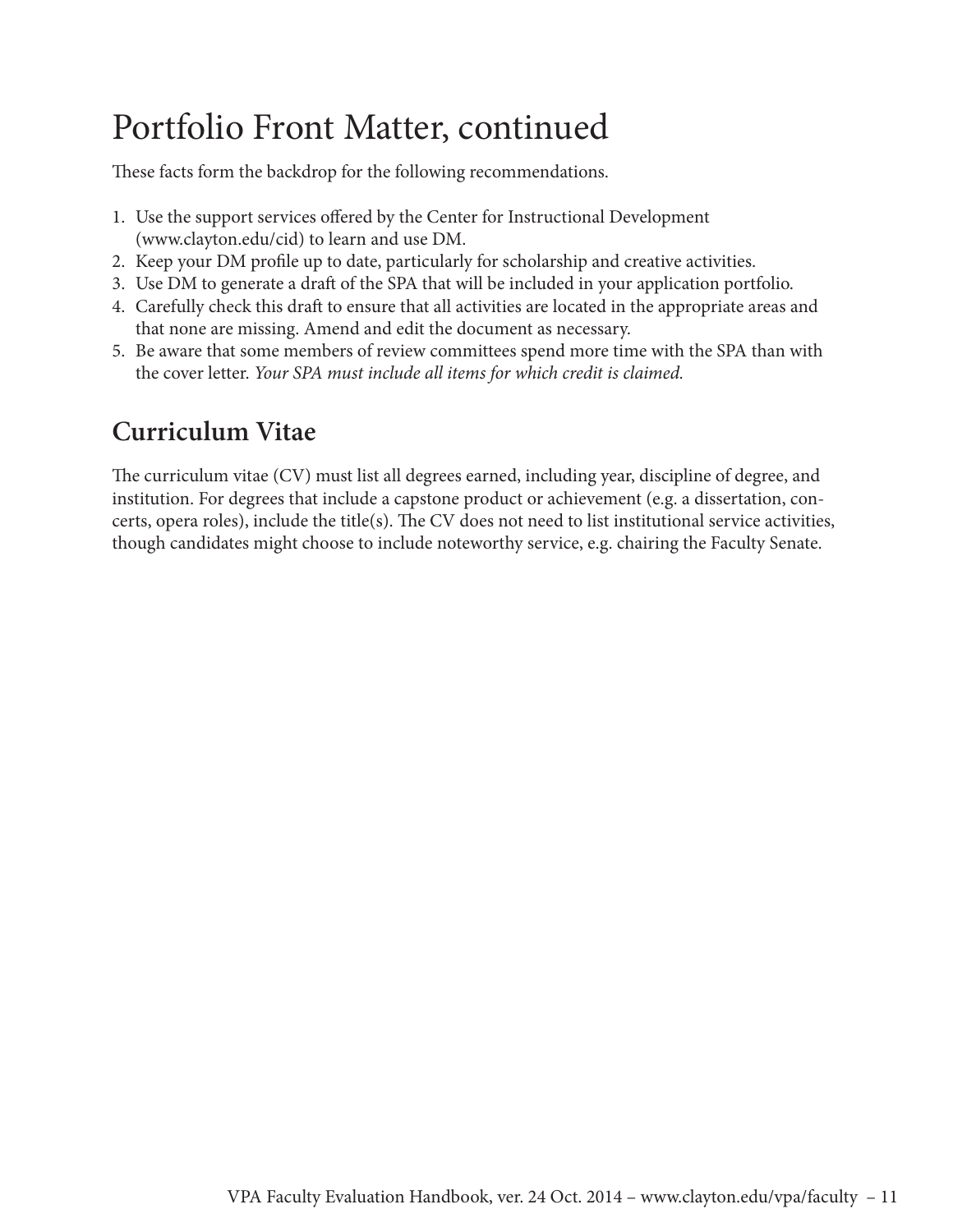## Teaching: Required Evidence

#### **Student Evaluations**

Student evaluation scores should range from 4.0-5.0 on a five-point scale, and student comments should reflect a general pattern of competence or excellence. Anomalies should be addressed in the candidate's cover letter and/or by the department chair.

#### **Peer or Mentor Evaluations of Teaching**

All evaluations of teaching must meet the prescribed levels of scope and detail, as presented on pages 2-3 of the "Guidelines." All letters should be signed and dated. In addition, the following rules apply.

- At least one peer or mentor evaluation each year is strongly encouraged.
- Pre-tenure review portfolios must include a minimum of two teaching evaluations.
- Applications for tenure and/or promotion to associate professor must include a minimum of three teaching evaluations. All must be evaluations of the candidate's own classes, not guest lectures delivered in others' classes.
- Applications for post-tenure review and promotion to full professor must include a minimum of one teaching evaluation.

#### **Mentor Evaluation of Portfolio**

Candidates for pre-tenure review and for tenure and/or promotion to associate professor—and their mentors—must complete and sign the "VPA Mentor-Mentee Comments" form included in the appendix of the "Guidelines." Mentees should include this form as the first item in the portfolio's "Peer or Mentor Evaluations" documentation. Likewise, mentors who wish to claim the "Mentoring of full-time faculty and/or part-time faculty" area should include a copy of this form in their own portfolios.

## Teaching: Options for the Open Areas

Within the "box system" used for evaluation, candidates must choose two areas from the list on page 6, and each must stand alone as a separate column. In other words, multiple areas cannot be combined within a single column.

#### **Course Development**

Recommended documentation includes the first page of the new course proposal along with cover emails demonstrating that the candidate is its author. Approvals of the proposal may be documented by a printout of the relevant pages from the university's course catalog or email messages from the chair of the VPA Curriculum Committee, the UCC, or the Graduate Council.

#### **Noteworthy Application of Technology (to courses, programs, curricula)**

The application should be exceptional by current standards. For example, candidates cannot earn credit merely by maintaining a faculty web site or developing PowerPoint lecture slides.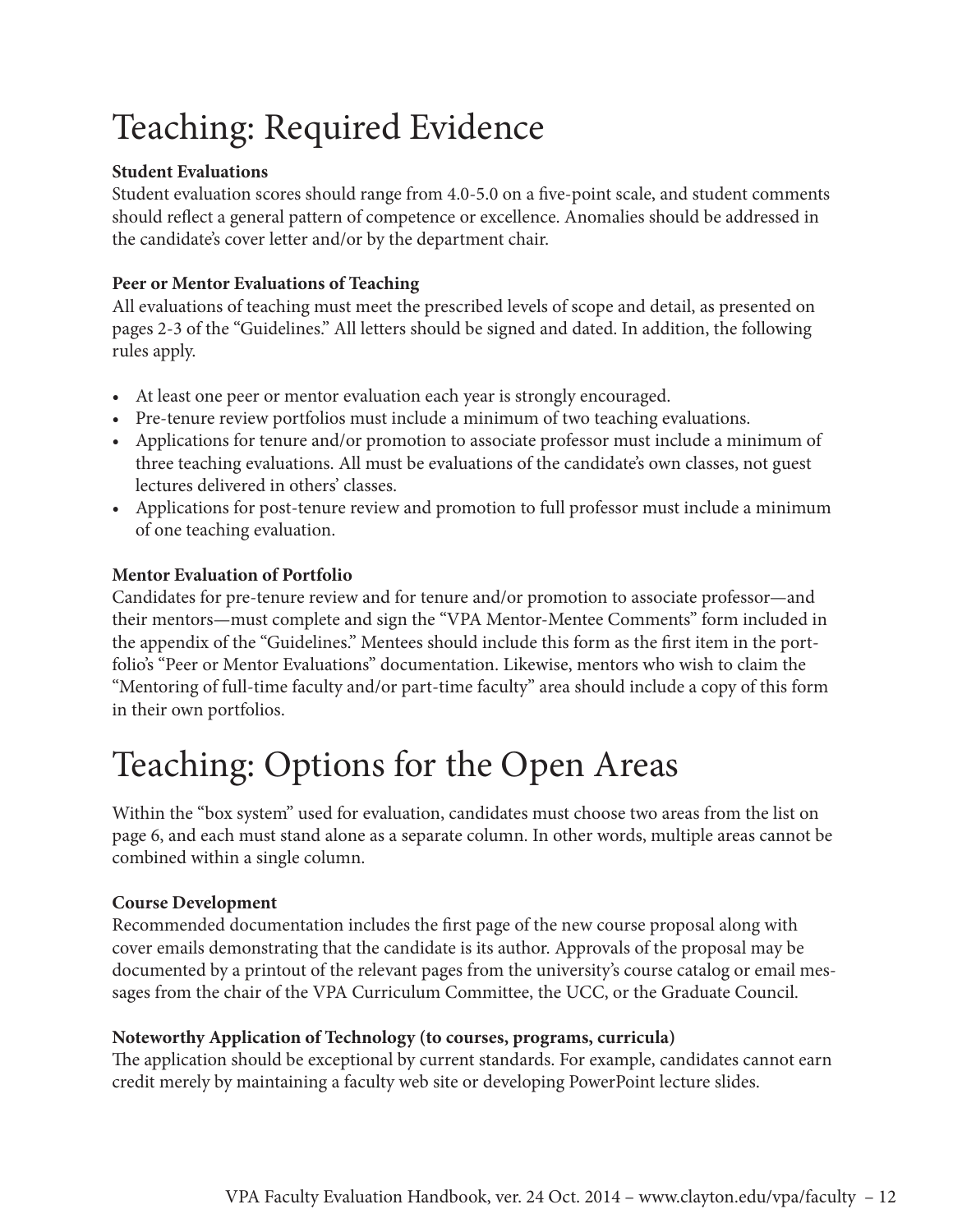## Teaching: Open Areas, continued

#### **Curriculum Development**

Recommended documentation includes sample pages from the proposal along with cover emails demonstrating that the candidate is its sole or a contributing author. Approvals of the proposal may be documented by a printout of the relevant pages from the university's Academic Catalog or email messages from the chair of the VPA Curriculum Committee, the UCC, or the Graduate Council.

#### **Direction of Individual Student Research or Internships**

Note that documentation should focus on the faculty member's activity rather than the student's. This might include the syllabus/contract, grading rubrics and feedback, or email exchanges, in addition to independent corroboration of the student's achievements (e.g. a recital program). Credit in this area requires a minimum of one such activity each year, or the equivalent.

#### **Participation in Cross-Disciplinary Programs**

This work includes team teaching, teaching courses that are cross-listed in other disciplines, and teaching courses that qualify for credit within cross-disciplinary programs (e.g. the minor in African American Studies). Credit in this area requires a minimum of one such activity each year, or the equivalent.

#### **Special Recognitions for Teaching**

To qualify for this area, the recognition should be college-wide or university-wide. Finalists for Smith Faculty Award are acceptable; nominations (without award) for college-level awards are not. A qualifying award may be used to fulfill one of the candidate's Open Areas. Alternatively, the award may be used to grant an extra box under Peer Evaluations once "meets expectations" has been achieved.

#### **Guest Lectures**

Credit in this area requires a minimum of one such activity per year, or the equivalent. Recommended documentation includes "thank you" letters or email messages acknowledging completed guest lectures. The documentation must include the date of the lecture, the topic, the name of the instructor of record, and the name of the course.

#### **Implementation of Programs in K-12 Schools**

Qualifying work includes the creation or execution of a significant resource or recurring program in collaboration with K-12 public schools. Documentation should include a report from a teacher or administrator at the participating school(s). Credit in this area requires involvement extending through a minimum of one academic year.

#### **Other Teaching Activities**

Use of this area requires pre-approval by the department chair in consultation with the dean.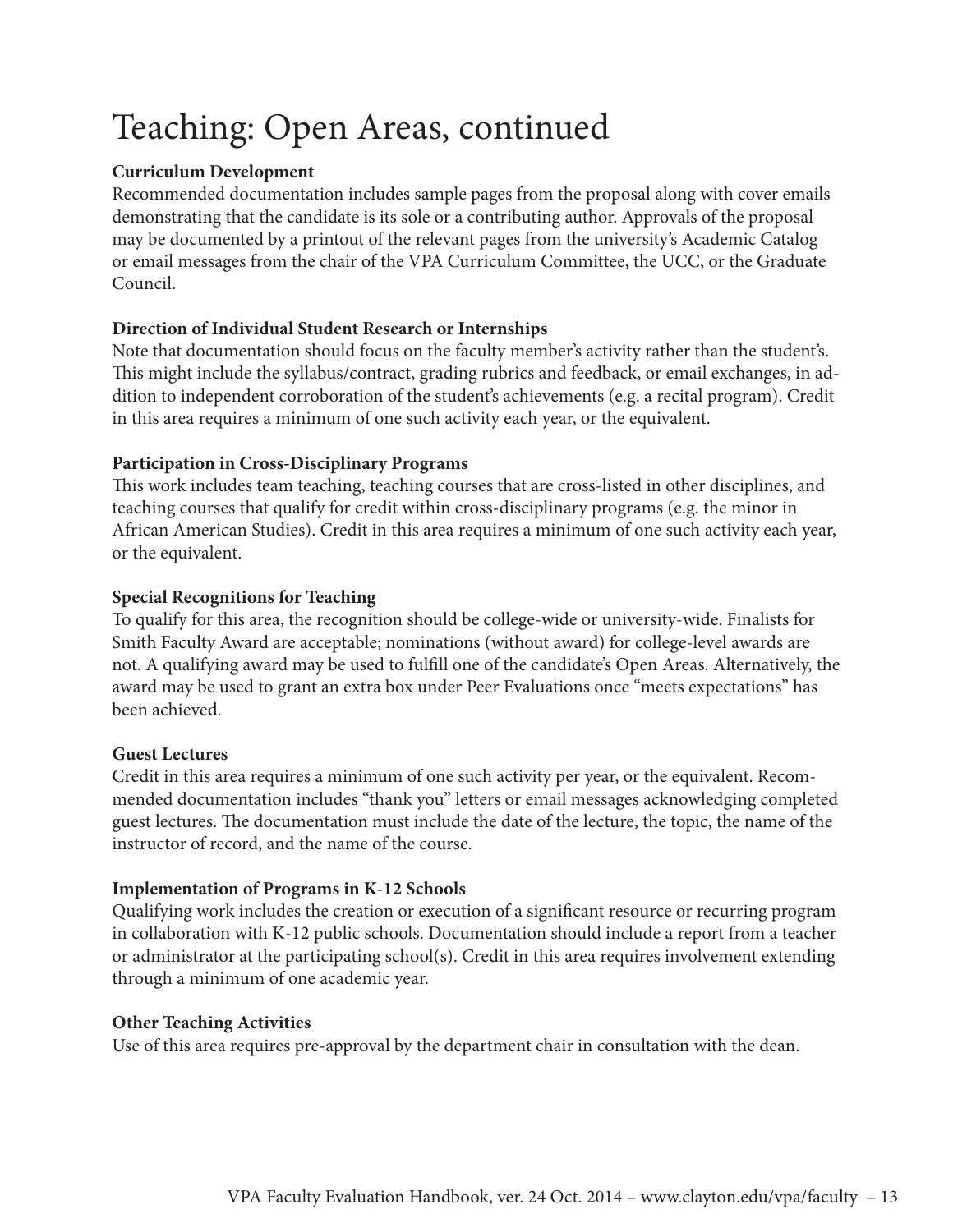## Service: Required Area

#### **Committee Service**

Committee service is required of all full-time faculty members. At minimum, the department expects significant service on

- three committees for promotion to Associate Professor and/or tenure
- • four committees for promotion to Full Professor
- three committees for post-tenure review

However, candidates should be aware that the workload of different committees varies greatly. Therefore, as the "Guidelines" state,

*"….this suggested minimum might warrant variation in number of committees."*

Documentation of the candidate's specific contributions to each committee should be included both in the cover letter and in the evidentiary materials. Guidance regarding appropriate types of evidence for committees can be found in the "Guidelines," page 4. A sample entry for the cover letter is included on page 10 of this handbook.

## Service: Options for the Open Areas

Within the "box system" used for evaluation, candidates must choose two areas from the list below, and each must stand alone as a separate column. In other words, multiple areas cannot be combined within a single column.

#### **Advisement of students**

This work includes mentoring, development of advisement plans, creation or revision of advisement materials, etc. Printouts of advisee lists are necessary but insufficient evidence for credit in this area.

#### **Mentoring of full-time faculty and/or part-time faculty**

To earn credit in this area, at minimum the candidate must document meetings with appointed mentees, observation of classes, written letters of teaching evaluation, and review of the mentee's portfolio prior to submission to promotion and tenure committees. Any additional mentoring duties should be specified and corroborated by a letter from the mentee.

#### **Recruitment**

This work includes recruitment through technology, school visits, workshops, conferences, or other events. Documentation may include email or letters from a teacher or principal; conference materials; logs of phone calls completed; etc. Meeting expectations in this area requires participation in a minimum of one such activity per year. Exceeding expectations might include, for example, organizing an on-campus open house or other recruitment event.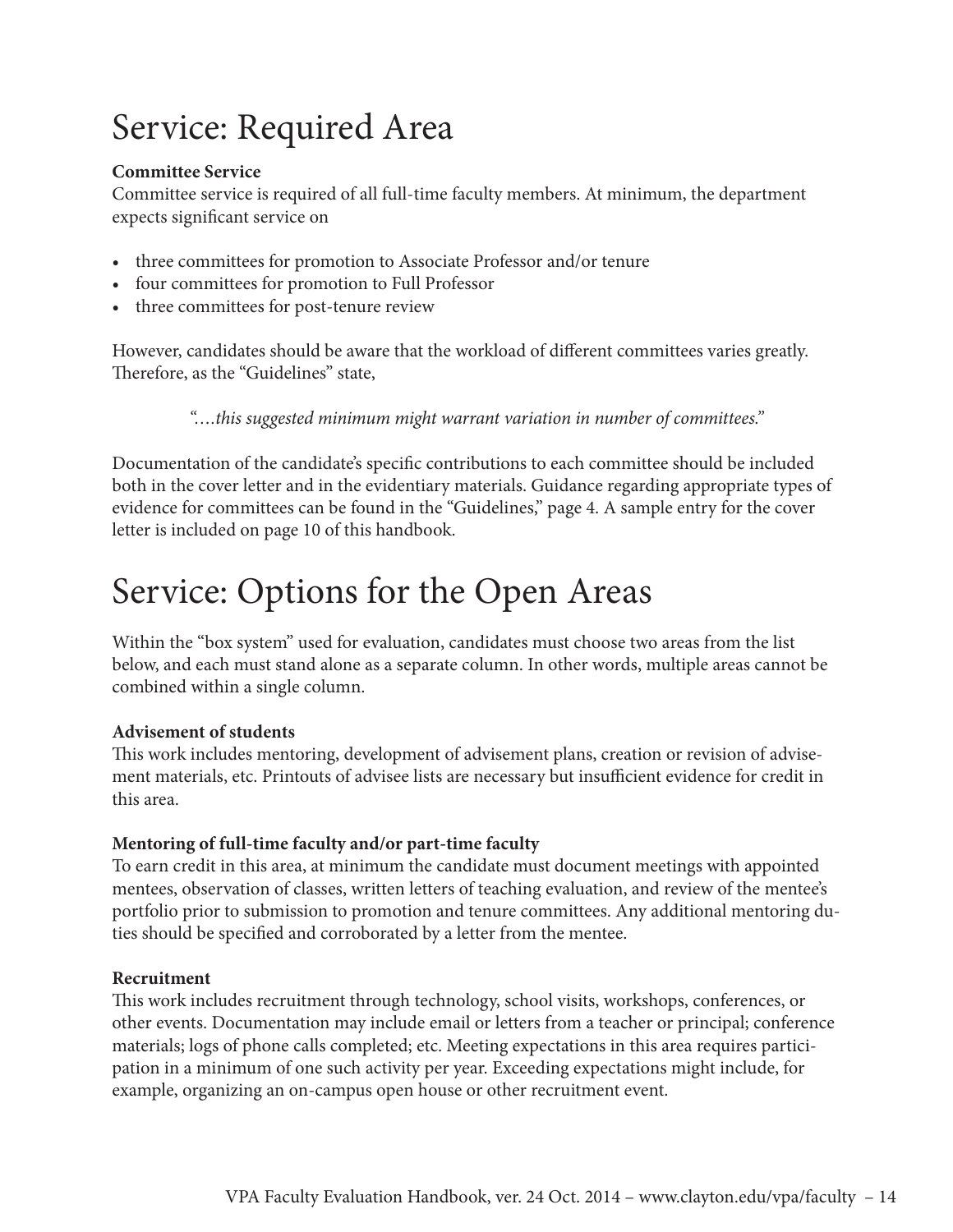## Service: Open Areas, continued

#### **Assessment**

This work includes significant, active involvement in developing or revising assessment policies or procedures for a program area, or administrative responsibility for regular collection and compilation of assessment reporting data.

#### **Program Development**

Recommended documentation includes sample pages from the program proposal along with cover emails demonstrating that the candidate is its sole or a contributing author. Program approval may be documented by a printout of the relevant pages from the university's Academic Catalog and/or email messages from the chair of the VPA Curriculum Committee, the UCC, or the Graduate Council.

#### **Contributions to student organizations and/or campus activities**

This work includes serving as the faculty advisor for a student organization as well as offering significant support to one or more organizations. Support for campus activities includes, for example, curating a film festival or art exhibition, or organizing a musical performance. Credit in this area requires a minimum of one such activity per year, or the equivalent.

#### **Administration of minor, major, department, college, or university programs**

Typically, opportunities for credit in this area are available only to department chairs and program coordinators.

#### **Management of department, school, or university-wide budgets**

Typically, the opportunity for credit in this area is available only to department chairs.

#### **Contributions to system, regional, or discipline-specific accreditation programs**

For example, a sustained effort to prepare for a campus visit by SACS or the National Association of Schools of Music would meet expectations in this area.

#### **Contributions to community activities and organizations related to one's discipline**

This work includes significant volunteer efforts that engage and benefit one or more off-campus communities. Credit in this area requires a minimum of one such activity per year, or the equivalent.

#### **Other service to the institution**

Use of this area requires pre-approval by the department chair in consultation with the dean.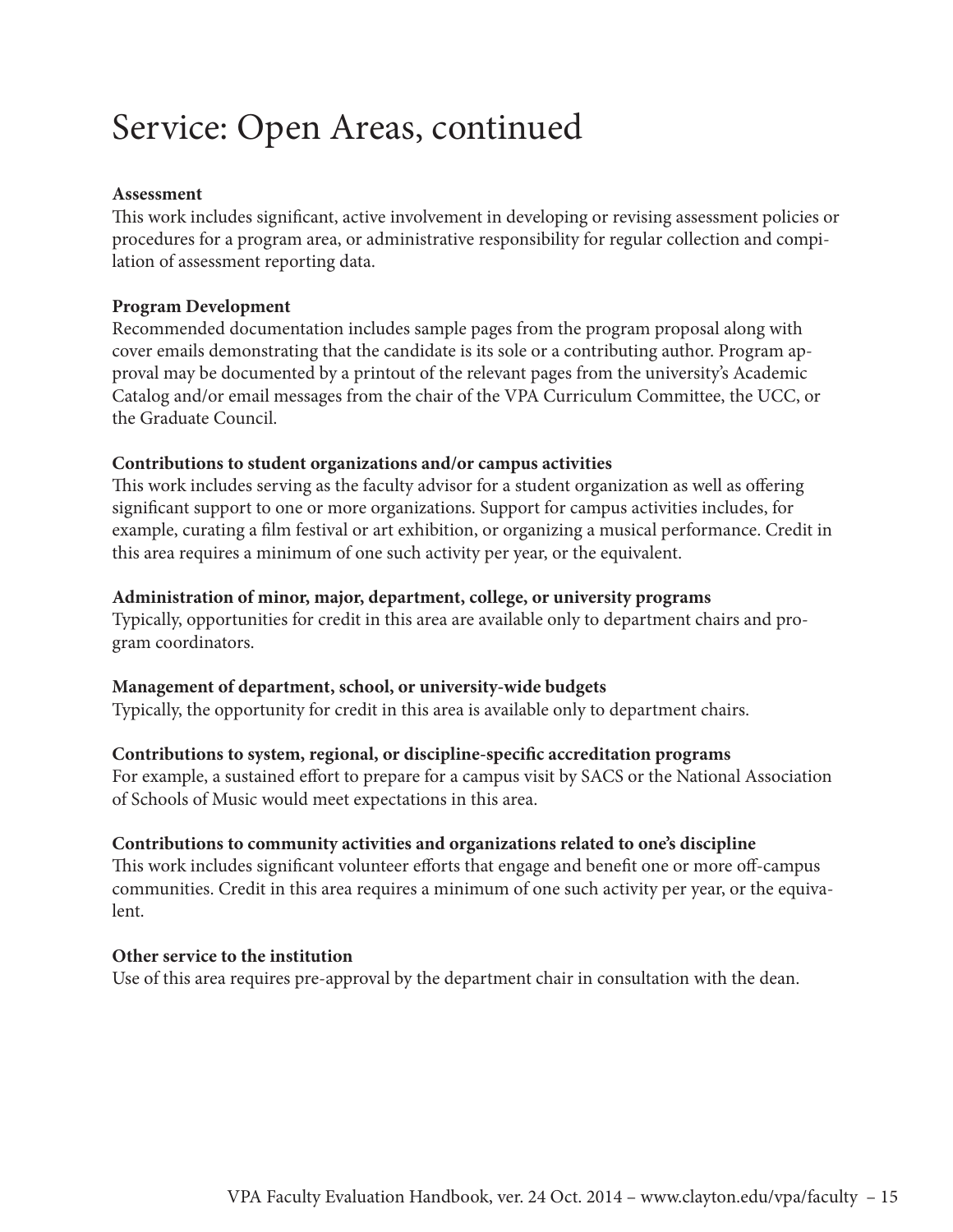## Scholarship: Required Areas

#### **Publications, Artistic Production, etc.**

The candidate's portfolio must document the required number of production/publication credits:

- • Two credits for promotion to Associate Professor and/or tenure
- Three credits for promotion to Full Professor
- One credit for post-tenure review

Pages 18-21 list activities and accomplishments that may earn credit in this area. In addition, the following guidelines apply.

- The work must be available (in print, online, already performed) by the time of portfolio submission.
- For articles and book chapters, include a hardcopy as documentation.
- For full books, include a copy of the book with the portfolio if space permits, and if not a copy of the front matter and title pages showing authorship and publisher information.
- • For artistic accomplishments, include appropriate corroboration.
- For online (i.e., website) scholarship, provide a printout of enough of the item to document its existence and your contribution/authorship, including full URL.

#### **Professional Development**

Professional development is required for all faculty members and must be included as a separate column within the "box system." Candidates may use any of the areas listed in "Scholarship: Options for Open Areas" below to satisfy this requirement.

## Scholarship: Options for Open Areas

In addition to the columns devoted to Publication/Production and Professional Development, candidates must demonstrate achievements in two areas taken from the list below.

Within the "box system" used for evaluation, each of the areas below may stand alone as a single column. Alternatively, at the candidate's discretion, two or more areas may be included within a single column. In other words, in the Scholarship category multiple areas *can* be combined within one column.

#### **Membership and/or service in professional societies**

The department expects faculty members to maintain memberships in at least two appropriate professional organizations. Significant service within an organization (e.g. as officer, chair, or conference organizer) exceeds expectations in this area.

#### **Current professional licenses or certifications**

The license or certification must be clearly related to the candidate's professional duties. Examples include state K-12 teaching licensures, and certifications in movement or music education specialties such as Andover, Dance Masters of America, Dalcroze Eurhythmics, Feldenkrais, etc. To earn credit, the candidate must document significant activities during the period under review, either to gain or to maintain the credential (e.g. through continuing education classes).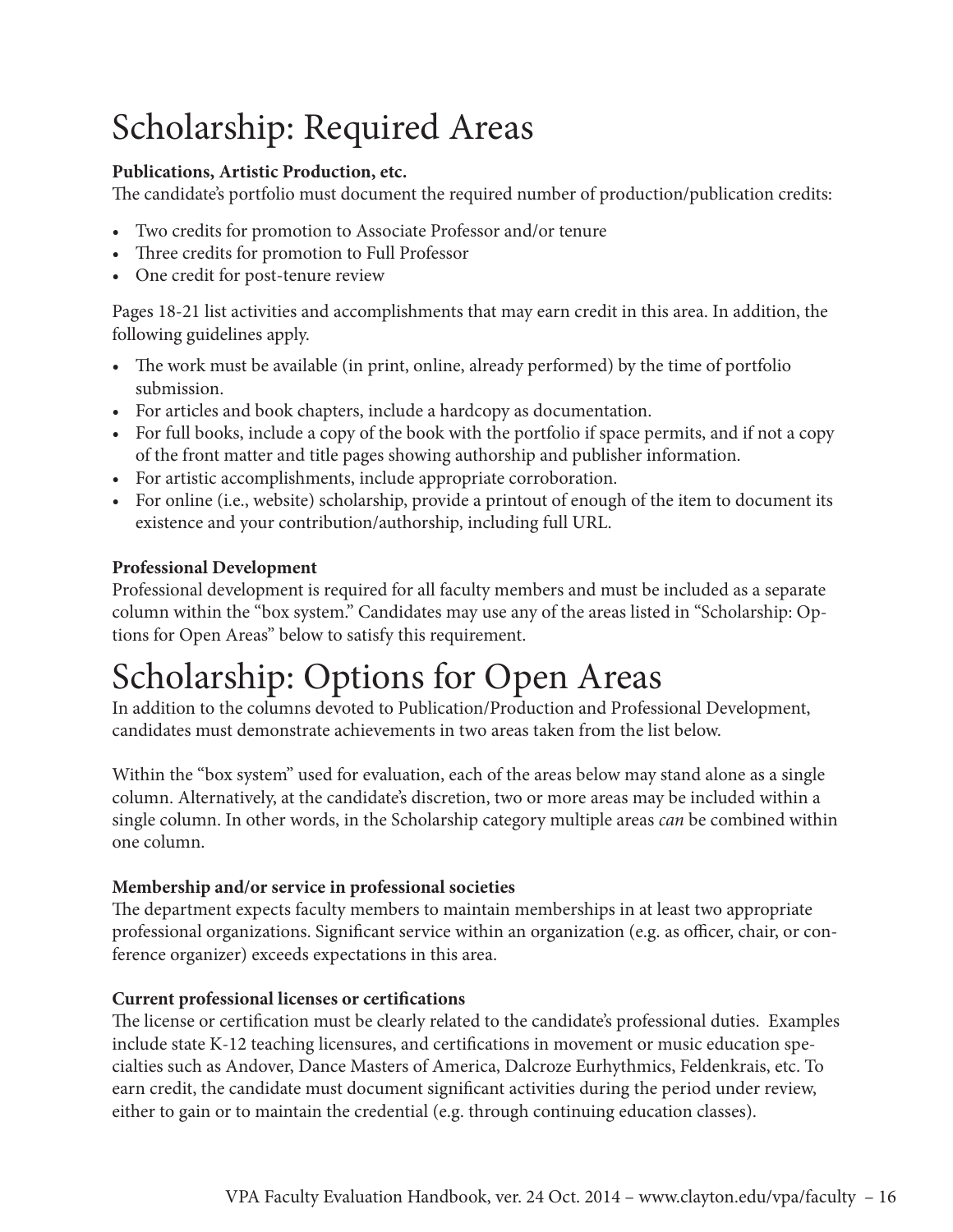## Scholarship: Open Areas, continued

#### **Development of professional applications of technology**

Pedagogical tools do not apply here and instead should be included in the "Noteworthy Applications of Technology" area within the Teaching category. In contrast, this area does include the creation of technological tools used by professionals (including the candidate) for scholarship, creative production, or professional development. For example, the development of a filter plugin for video editing software would meet expectations in this area.

#### **Receipt of competitively awarded grants, fellowships, or contracts**

An award letter listing the full name and contact information for the granting agency is generally sufficient documentation, though the candidate may choose to supplement this with the complete proposal or relevant pages from it.

#### **Development of new grant proposals, contracts, or fellowship applications**

For unfunded proposals, the full text should be included in the documentation.

#### **Research activities (documented)**

As in other A&S departments, in VPA this area may be used to earn credit for primary research that has not yet been published. However, our department's diverse disciplines require equally diverse modes of inquiry and experimentation, and we also affirm that some kinds of exploratory work by creative and performing artists could be judged equivalent to the research activities of scholars and scientists. All candidates seeking credit for any kind of work in this area should take care to include thorough and appropriate documentation and a clear argument about their work's applicability.

#### **Presentations before learned societies, professional organizations, or public institutions**

Documentation may include originals, photocopies, or printouts of conference programs. These should include the program's cover and title pages as well as the listing that includes the candidate's name and presentation title. The full text of the presentation is not required.

#### **Consulting or other paid applications of professional expertise outside of CSU**

This work includes private instruction, adjudication of auditions/competitions, writing and editing, journalism, film and other media production, advising individuals or institutions such as churches, performing arts centers, professional recording studios, professional art galleries, etc. Credit in this area requires a minimum of one such activity per year, or the equivalent.

#### **Honors and awards for research, scholarship, or other creative activities**

Candidates awarded the college's Scholar of the Year or an equivalent honor may include it here. Alternatively, the award may be used to grant an extra box under Publication/Production once "meets expectations" has been achieved.

#### **Other Professional Development**

Use of this area requires pre-approval by the department chair in consultation with the dean.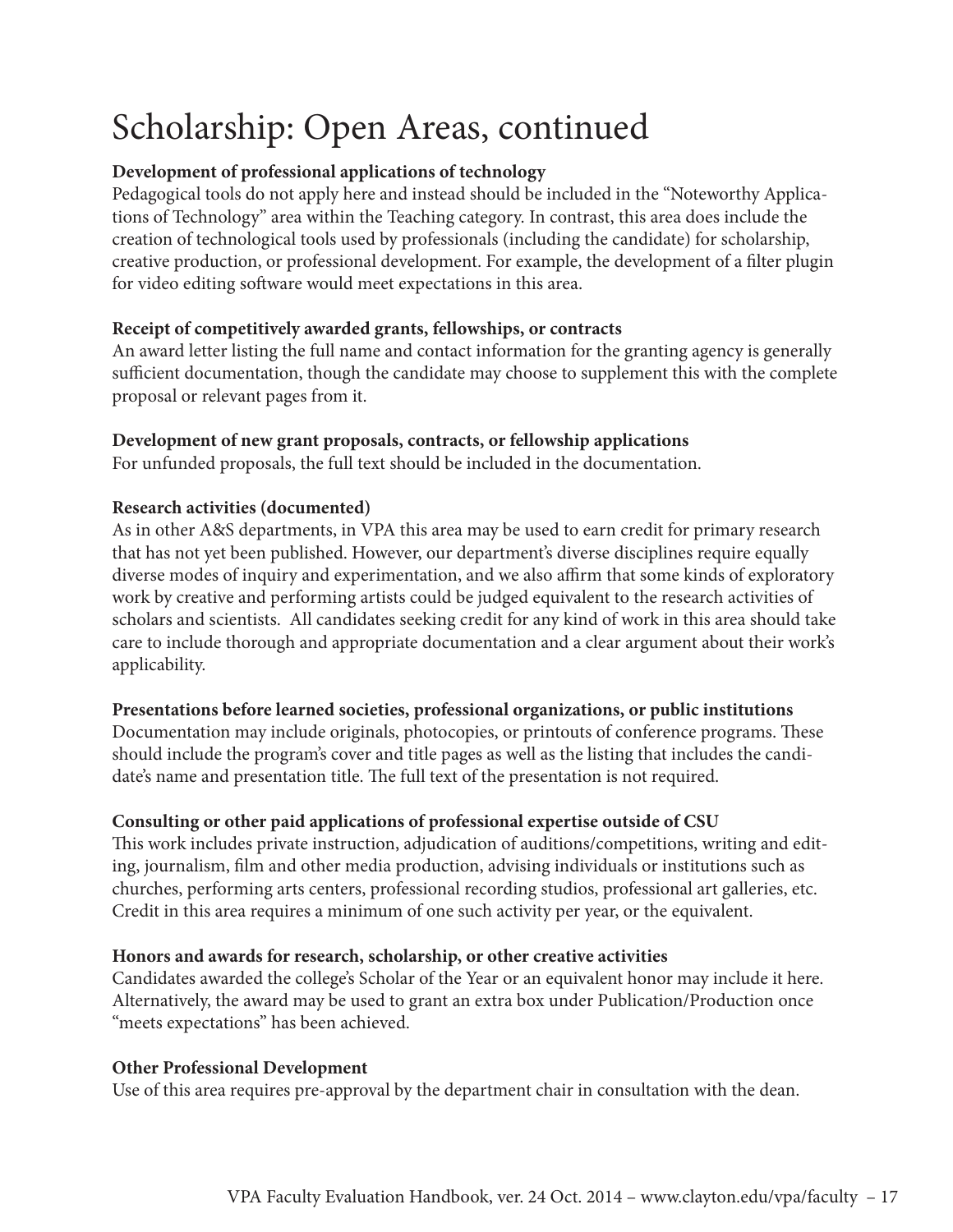## Applicable Forms of Production/Publication**<sup>1</sup>**

Applicable forms of production include publication, performance, music composition, creation of art works and dramatic works, and other scholarly activities resulting in a product.

## **Categories where a work shall fulfill the entire requirement in this production/publication area at any level of review**

- Book-length research monograph, single author
- Book-length translation or critical edition, single author
- Book-length creative writing work, single author
- Textbook, book-length instructional materials, reference book or popular book in field, single author

## **Work that counts for two production/publication credits**

- • Book-length research monograph, joint author
- Book-length translation or critical edition, joint author
- • Book-length creative writing work, joint author
- Textbook, book-length instructional materials, reference book or popular book in field, joint author
- • Editor or joint editor of a book-length collection of articles, with authorship of an article or significant introduction

## **Work that counts for one production/publication credit**

#### **Performances and Artistic Creations**

(All performances and artistic creations may be either by audition or by invitation but must be performed, exhibited, published or prize-winning in professional or refereed venues.)

- Musical composition, published
- Musical composition, prize-winning in significant composition contest
- Musical composition, performed publicly in professional venue
- Musical composition, performed publicly in refereed venue
- Performance in roles in dramatic works
- Performance as oratorio or concerto soloist
- Full solo or chamber music concert, including as collaborative pianist
- Full concert or stage work as conductor
- Management of performed dramatic works (stage direction, dramaturgy, stage management, any element of theater design: scenery, lighting, costuming, sound, etc.)
- Staging/direction (including, but not limited to, live drama and music drama, dance, film and other media)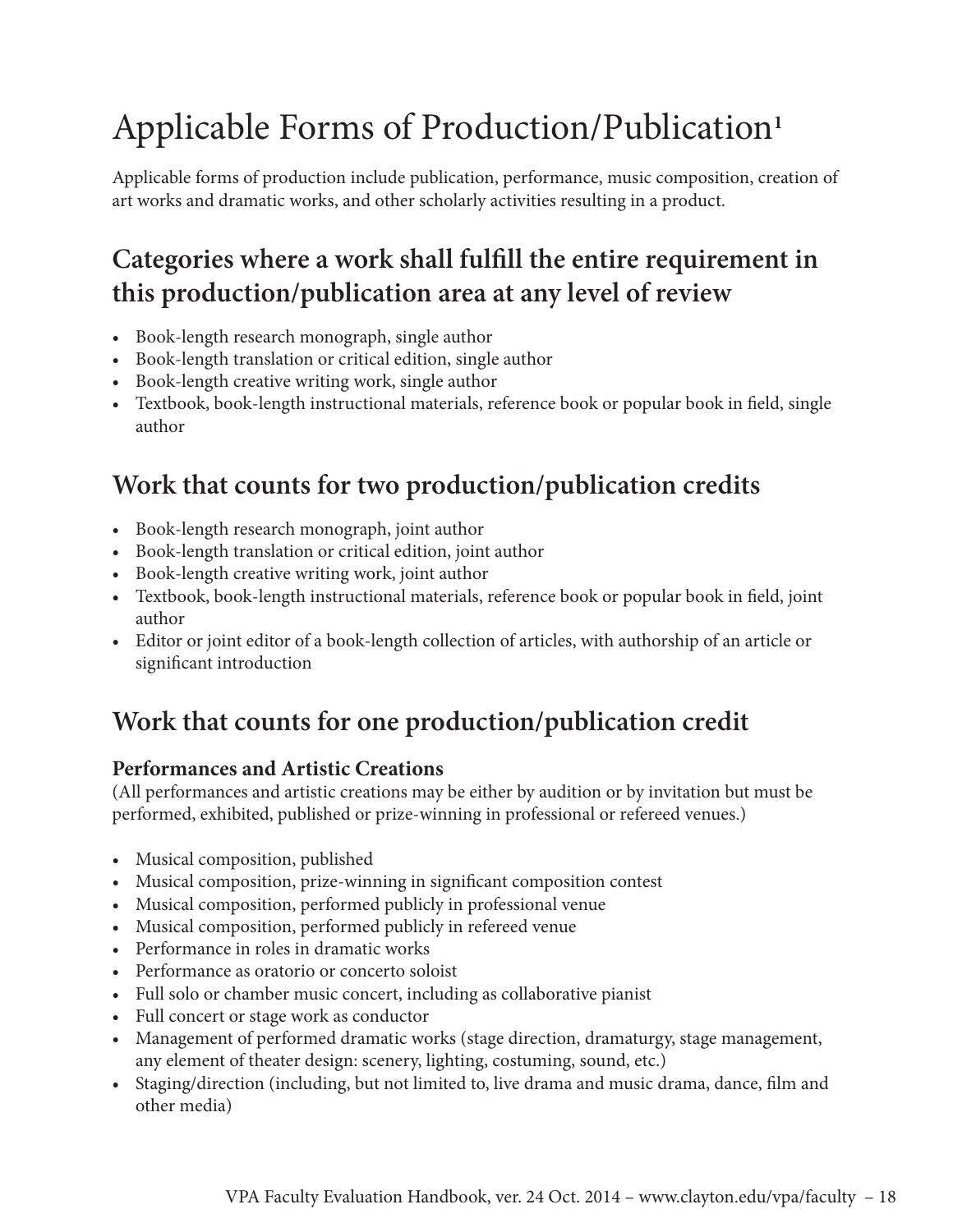## Production/Publication, continued

- Choreography
- • Dance concert, performed publicly in professional venue
- • Dance concert, performed publicly in refereed venue
- Creation of media works (e.g., videos, web sites) that are commissioned or accepted for exhibition in refereed venues
- Master class or ensemble clinician at music conference or festival of national or international significance, with resulting performance
- Regular position as section musician in standing professional ensemble (e.g., orchestra, wind ensemble, big band, professional chorus, etc.)
- • Creation of works of art which are invited to be exhibited
- • Writing or creation of dramatic works that are performed or published
- Radio/television/internet broadcast performance in any of the above categories
- • Commercially released video or audio recording in any of the above categories

#### **Refereed Publications (one credit)**<sup>2</sup>

Publications may be either in print or online formats, provided they are refereed and meet all other standards outlined below.

- Article in a journal
- Chapter in a book or anthology
- Encyclopedia article (survey-length entry, i.e., 5000 words or more, accompanied with scholarly apparatus)
- Article-length paper in conference proceedings, accompanied with appropriate scholarly apparatus
- Publication of creative-writing work (e.g., short story, single poem or group of poems, literary essay)
- • Published translation of a refereed journal article, chapter in a refereed book, or creative-writing work
- Review essay/article in a journal
- Interview article in a journal
- • Serving as editor of a peer-reviewed journal for one complete volume or *Jahrgang* of issues
- • Scholarship-based article in popular magazine
- • Publication of research findings
- Publication of clinical case study(ies)
- • Publication of clinical article
- Published pedagogical activities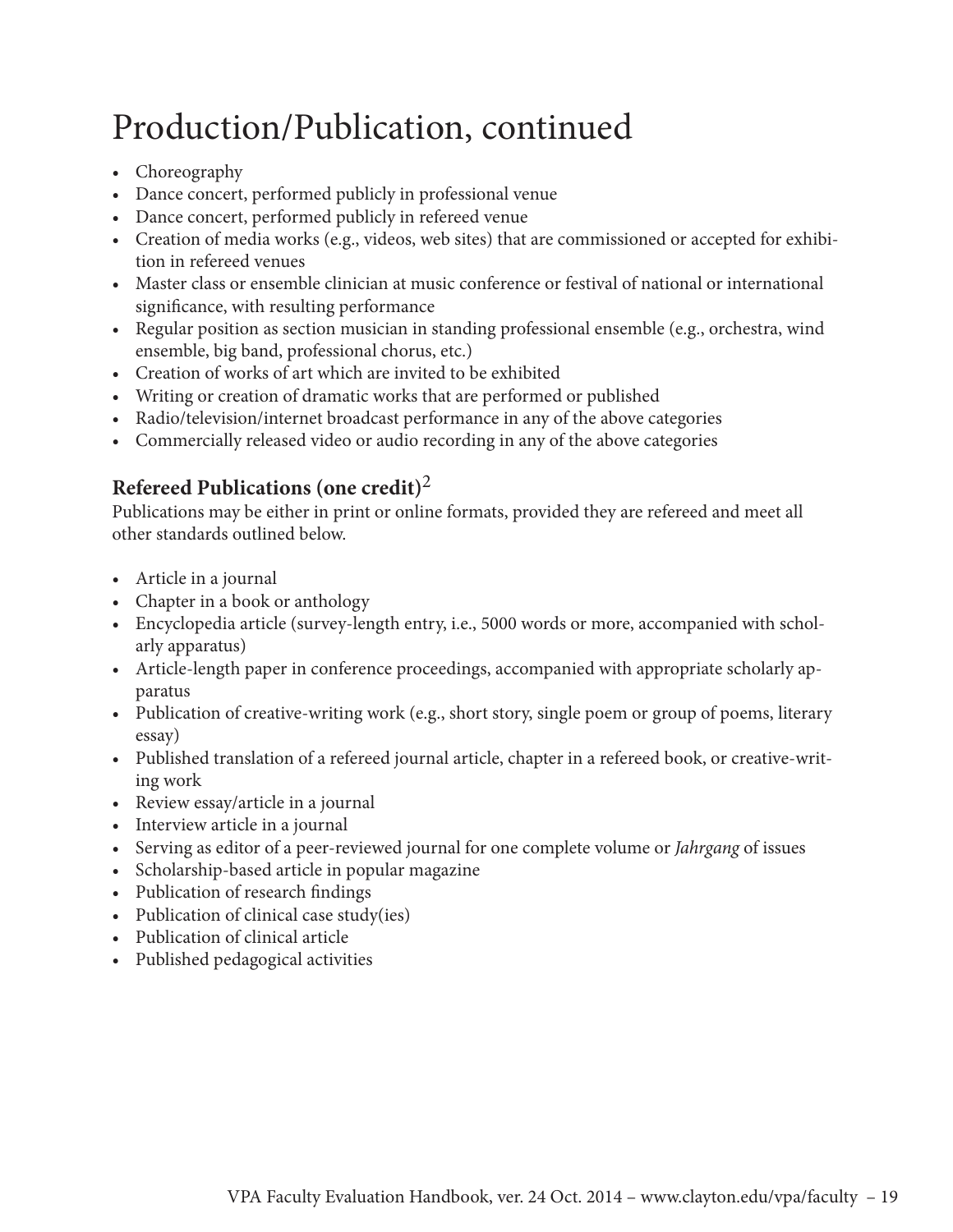## Production/Publication, continued

#### **Other publications (one credit)**

These important scholarly activities involve creating a product which undergoes some form of significant review; however, these review processes may differ somewhat from those of traditional refereed publications.

- Publication of instructional material (with assessment of its effectiveness or complete teaching notes)
- Consultation work with state school system or national organization, resulting in a public (non-proprietary) published report
- Patent proposal registered in US Patent Office
- • Extensive research document completed on behalf of a government or non-profit agency which is used for strategic planning
- Piece of legislation related to the faculty member's academic discipline which is developed and presented to the Georgia General Assembly or U.S. Congress and progresses out of committee to the floor (whether passed or not)
- Online, interactive training materials posted on a government website (e.g., see http://stopbullyingnow.hrsa.gov/index.asp?area=main )
- • Developing and maintaining (for at least one year) an interactive public service website that summarizes/provides resources available to a community or target population. This website must be significant to the community, as indicated by at least two links from other government/nonprofit websites. It also must be regularly updated (at least monthly) to incorporate new information and to remove outdated information.

## **Work that counts as one-half a production/publication credit**

- • Any of the above performance activities in a venue neither professional nor refereed
- • Solo, chamber music, or collaborative piano performance of less than concert length in a professional or refereed venue
- Conductor for a performance of less than concert length in a professional or refereed venue
- Inclusion as incidental or supporting performing artist on a commercially released video or audio recording (e.g., as clarinetist in Shepherd on the Rock on one track of a soprano's CD of Schubert songs) or on radio/TV/internet broadcast
- • Liner notes for commercially released video or audio recording
- Master class or ensemble clinician at music conference or festival of regional or local significance, with resulting performance
- Professional section musician in occasional or festival ensemble (chorus, orchestra, wind ensemble, big band, etc.)
- Professional work as rehearsal assistant/assistant director
- Professional program annotation for full-length concert
- • Consultation work with local school or school system, resulting in a public (non-proprietary) published report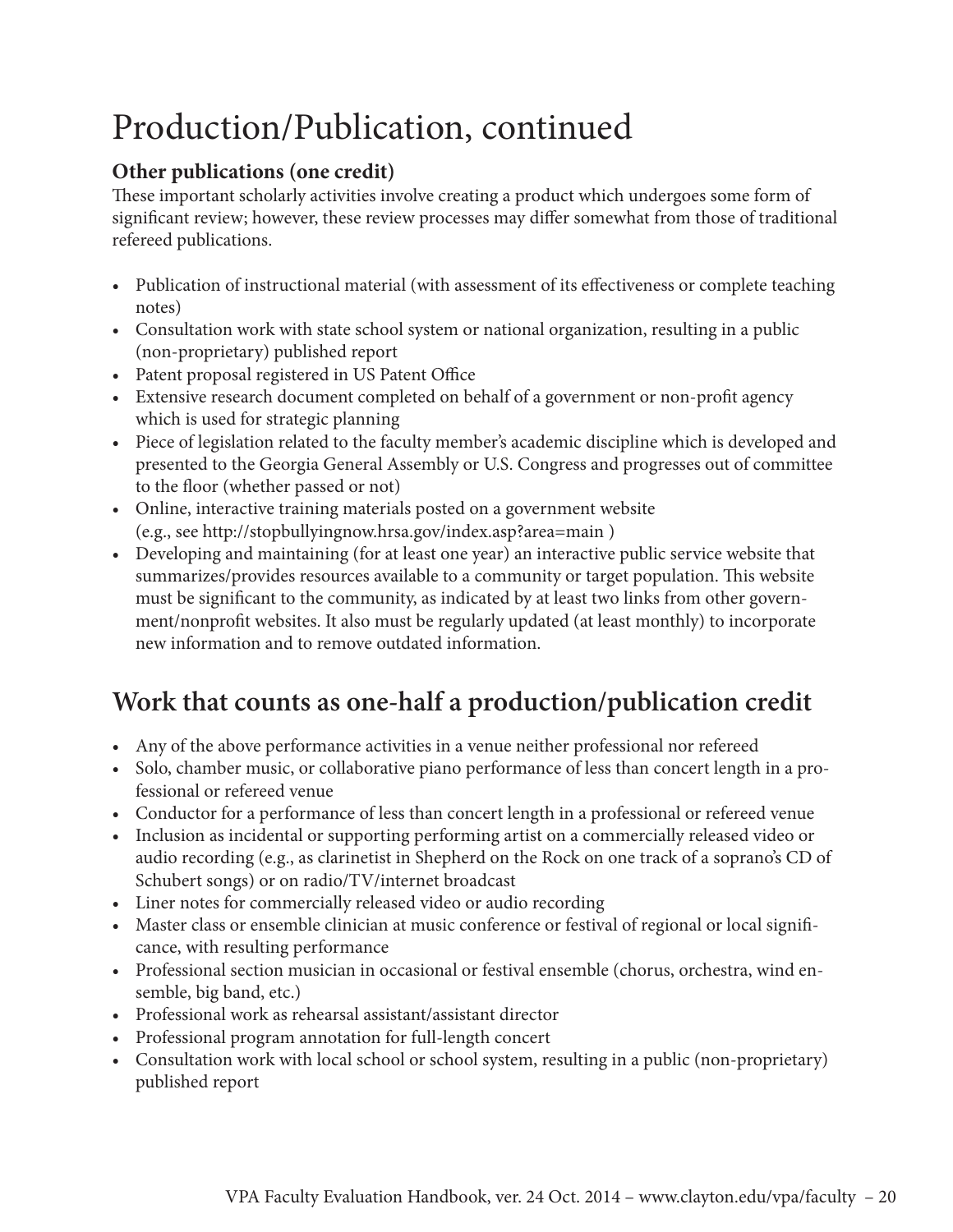## Production/Publication, continued

### **Other acceptable forms of production/publication**

The department recognizes that the above listings are not exhaustive; other scholarly activities may represent contributions of equal value. Therefore, the departmental committee on tenure and promotion in conjunction with the department chair shall have the authority to count other forms of work as acceptable as either one full or one half credit towards the publication/production requirement, provided at least one full credit from the above list also is present. For the information of reviewers at subsequent levels of review, the departmental committee shall include a statement explaining the importance to the discipline of any other types of work granted publication/production credit in the applicable faculty review portfolio.

These other forms of production/publication may include but are not limited to

- Externally funded research, infrastructure or equipment grants
- • Book review printed in refereed media
- Brief review essay printed in refereed media
- Research note published in refereed media
- Shorter encyclopedia articles (fewer than 5,000 words) published in refereed media
- Multiple abstracts published in refereed media
- • Work published in non-refereed media

### **Endnotes**

<sup>1</sup>This list of qualifying forms of production/publication was adopted by the department and ratified by the college in February 2014. As the "Guidelines" mandate, this new VPA list is an amended version of the college-wide list approved in 2008.

 $2$ For the purposes of this policy, the term "refereed" shall be understood to include any of the following: traditional double-blind peer review, review by an editorial board, review by an editor, review by an audition committee or artistic jury, review by an artistic director or impresario, review by a competition panel. This list of forms of review should not be considered exhaustive. Given the diversity of disciplines within the department, there may be other forms of review that are both rigorous and appropriate to specific disciplines; each discipline's culture and best practices should be respected.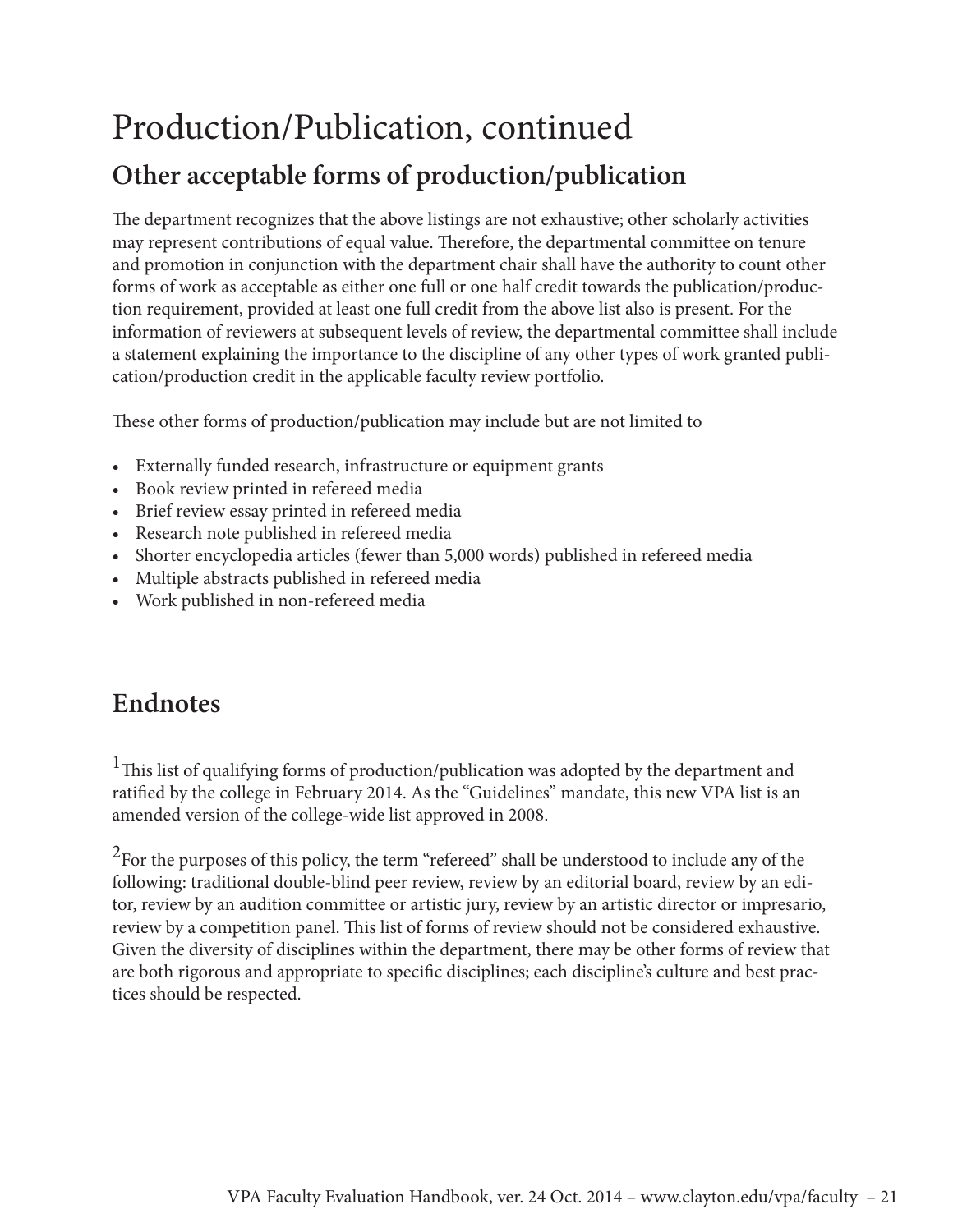## Who are the Evaluators and What do they do?

[This section draws from both the VPA "Guidelines" and the university's May 2013 *Faculty Handbook*, pages 37-47.]

Evaluations of each full-time faculty member are the responsibility of academic administrators and, in the case of promotion and tenure decisions, elected faculty committees on the department, college, and (if necessary) university level. The same three criteria are applied to all faculty, with logical adjustments to accommodate different academic disciplines (e.g., music, chemistry, history).

### **Annual Evaluations**

Department chairs conduct annual evaluations for all full-time faculty (except those with temporary appointments), reviewing each portfolio and meeting privately with the faculty member afterward to discuss strengths, weaknesses, and goals.

### **Pre-Tenure and Promotion/Tenure**

These cumulative review portfolios are prepared by assistant professors in consultation with their appointed mentors and submitted to the department chair.

Candidates should meet with their mentors at least one month before the portfolio is due. Both mentor and mentee must document portfolio progress on the "VPA Mentor-Mentee Comments" form, located in the appendix to the VPA "Guidelines." At least two weeks before the portfolio is due, the candidate and mentor meet a second time to review and evaluate the completed portfolio. Both mentor and mentee must document portfolio completion on the "VPA Mentor-Mentee Comments" form, which must be submitted with the completed portfolio.

It is the responsibility of the candidate's mentor to meet with the candidate and examine the portfolio by the assigned deadlines. If the mentor does not or cannot follow through, the candidate must notify the department chair, who shall investigate and ensure that the candidate receives appropriate portfolio feedback before the due date.

### **Pre-Tenure, Tenure, Promotion, and Post-Tenure**

The process now continues for Assistant Professors and begins for Associate and Full Professors.

The candidate submits the completed portfolio to the department chair. Portfolios are then given to the department-level Promotion and Tenure Committee; this committee typically consists of VPA faculty who are tenured at the rank of at least associate professor. The department committee reviews the faculty member's portfolio and provides a detailed written report of its findings to the department chair. The department chair then conducts her or his own review of the portfolio.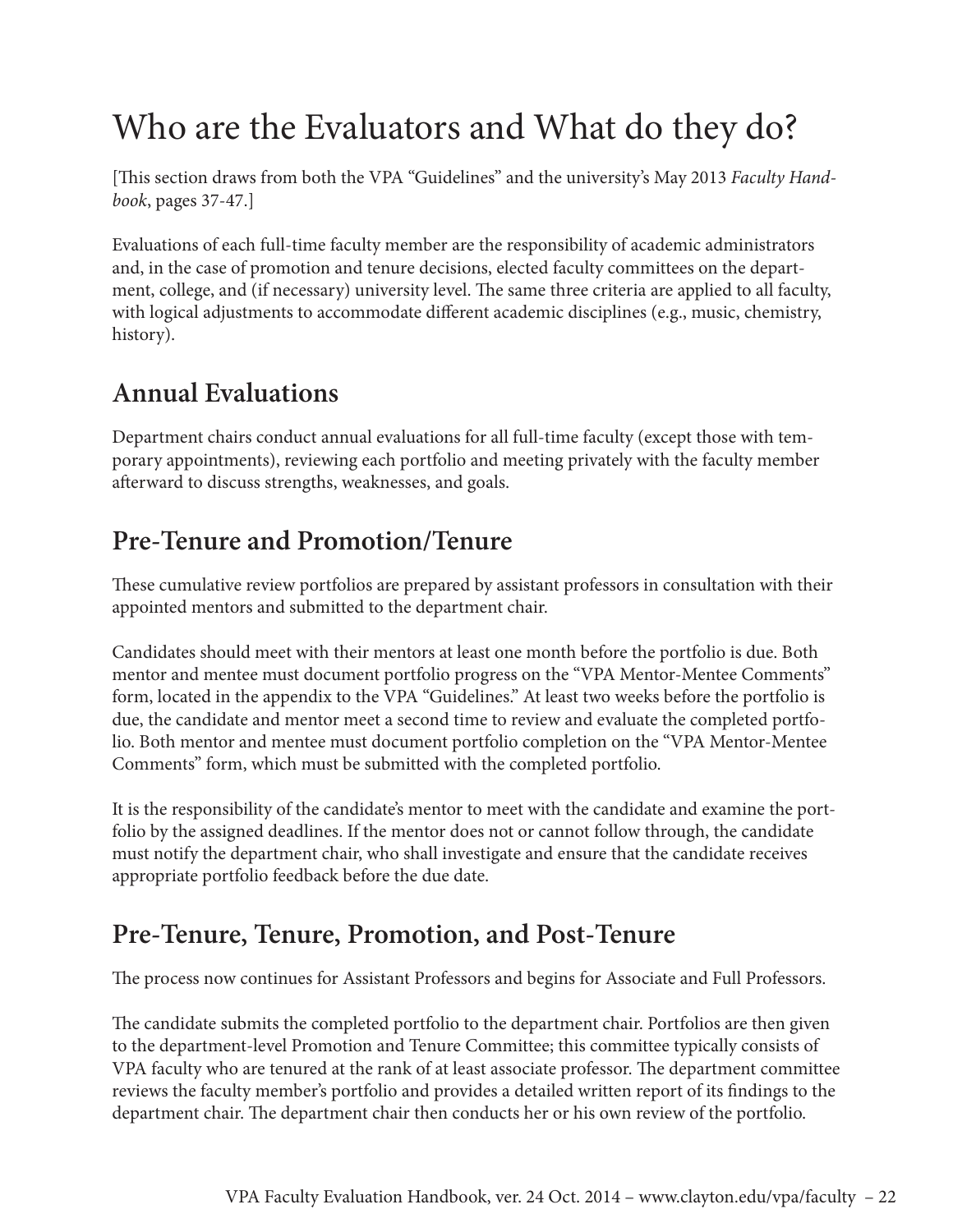## Who are the Evaluators, continued

The chair then passes the portfolio, via the dean, on to the college's Promotion and Tenure Committee. The college committee is elected from tenured faculty serving at the rank of associate professor or higher (usually within the college), and committee members serve staggered three-year terms. Following review of the portfolio, the college Promotion and Tenure Committee forwards the portfolio and a written report summarizing the committee's evaluation on to the dean, who reviews the committee's assessment.

### **Pre-Tenure**

For pre-tenure portfolios, the process ends with the dean's review. The dean provides a written report indicating a final decision of "Making Good Progress" or "Deficiencies Noted." A copy of this report is forwarded to the faculty member undergoing pre-tenure review, to the department chair, and to the official file in the provost's office.

### **Tenure, Promotion, and Post-Tenure**

If all levels of review produce **favorable evaluations** and the dean concurs, she or he attaches a note of written concurrence to the report completed by the college committee and forwards the evaluation materials to the Office of the Provost/Vice President of Academic Affairs. For promotion and tenure decisions, the candidate's portfolio is forwarded as well.

If a portfolio receives **mixed evaluations** (favorable at some but not all levels), the portfolio, reports, and the candidate's materials and evaluations are forwarded to the university Promotion and Tenure Review Committee. This committee consists of tenured full professors elected by the colleges.

The dean also prepares a separate evaluation and forwards it to the university Promotion and Tenure Review Committee, and the faculty member has the option of submitting a statement of appeal with supporting information to this committee. The dean will provide a written notification to the candidate.

If a portfolio receives **unfavorable evaluations** at all levels of review, the candidate has the option of submitting a written statement of appeal with supporting information to the university Promotion and Tenure Review Committee. This committee will review to assure compliance with procedures and forward a written report to the provost, dean, and candidate. For promotion and tenure decisions, the candidacy is terminated if the candidate submits no appeal. In the case of post-tenure reviews, the committee will complete a recommendation even if the individual has not submitted a formal appeal.

The flowchart on the following page depicts this process for a promotion and tenure portfolio.